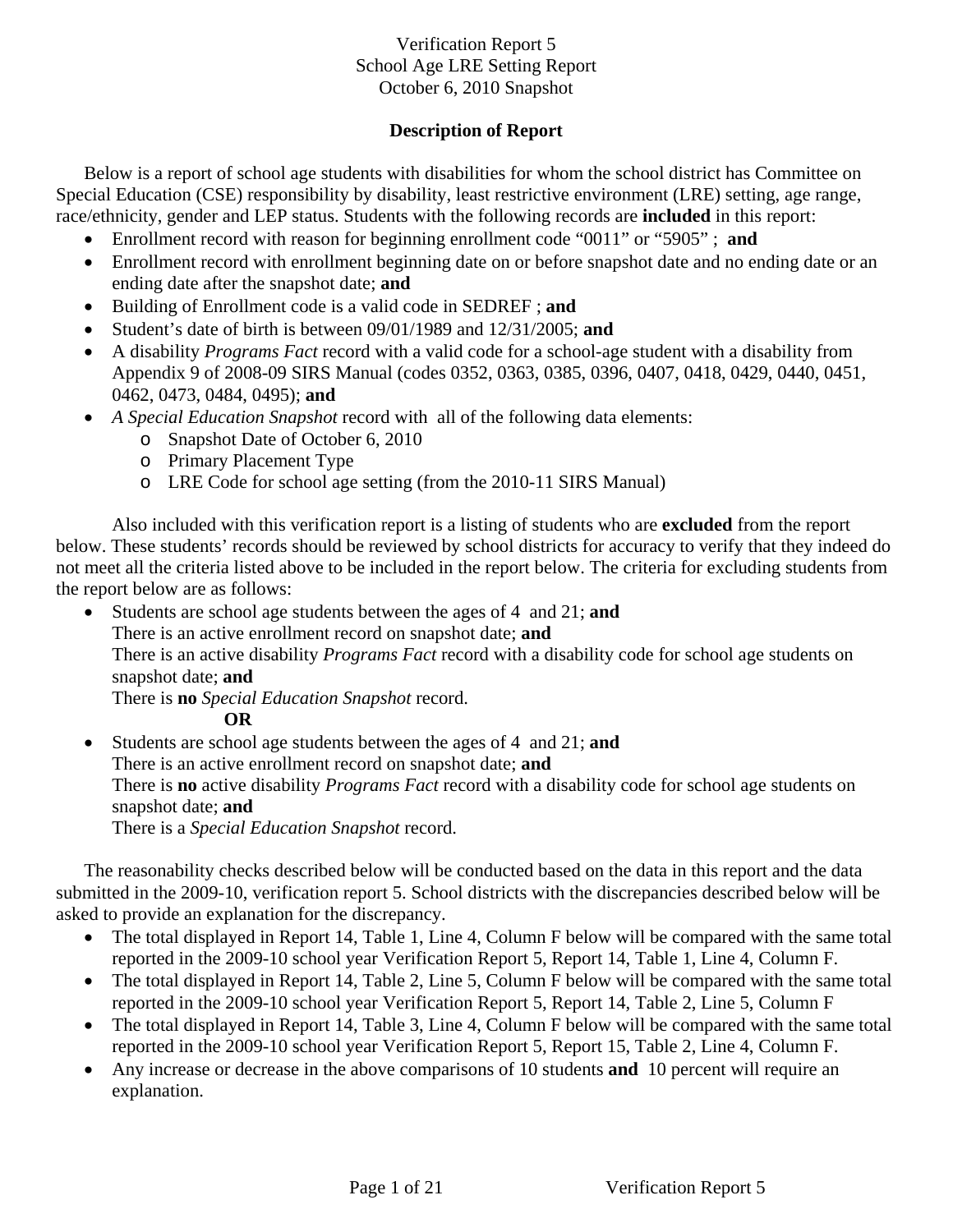**Directions:** Please review the data below to verify that students' disability, Least Restrictive Environment setting (Codes SA01-SA10 from the 2010-11 SIRS Manual), age range, race/ethnicity, gender and LEP status are displayed accurately for all school age students with disabilities (aged 4-21) for whom your district has CSE responsibility and who were receiving special education services on the snapshot date. The links below the numbers in each cell provide a list of students that meet the criteria to be included in the report. Also, please review your school district's report of students excluded from this report. **If corrections are needed to this report, please resubmit your district files with the necessary corrections to the Regional Information Center (or the data warehouse for large cities) during the verification time period.** *Report 1: Report of Students with Autism Receiving Services on October 6, 2010*

**Table1: In regular school programs in buildings attended by disabled and nondisabled students** 

|               |                            | Α       | B        | ⌒                | D         | F     |              |
|---------------|----------------------------|---------|----------|------------------|-----------|-------|--------------|
| Line          | <b>Time INSIDE Regular</b> |         |          | <b>Age Group</b> |           |       |              |
| <b>Number</b> | <b>Classroom</b>           | $4 - 5$ | $6 - 11$ | $12 - 13$        | $14 - 17$ | 18-21 | <b>Total</b> |
| 01            | 80% or more                |         |          |                  |           |       |              |
| 02            | 40% to 79%                 |         |          |                  |           |       |              |
| 03            | Less than 40%              |         |          |                  |           |       |              |
| 04            | <b>Total</b>               |         |          |                  |           |       |              |

**Table 2: In Separate Settings** Outside of regular school facilities, in buildings that are attended by students with disabilities only. Line 4 includes students who are placed on home instruction by the CSE. Students who are home-schooled by parent choice are reported in Table 3.

|               |                             | Α       | B        | C                | D         | Е         |       |
|---------------|-----------------------------|---------|----------|------------------|-----------|-----------|-------|
| Line          |                             |         |          | <b>Age Group</b> |           |           |       |
| <b>Number</b> | <b>Type of Setting</b>      | $4 - 5$ | $6 - 11$ | $12 - 13$        | $14 - 17$ | $18 - 21$ | Total |
| 01            | Separate School             |         |          |                  |           |           |       |
| 02            | <b>Residential Facility</b> |         |          |                  |           |           |       |
| 03            | Hospital (In-patient)       |         |          |                  |           |           |       |
| 04            | Home Placement by CSE       |         |          |                  |           |           |       |
| 05            | <b>Total</b>                |         |          |                  |           |           |       |

**Table 3: In Other Specific Settings**. School districts do not place students in these settings. Instead, students are in these settings because of court decisions or parental choice.

|               |                                                                                                    | Α       | B        | C                |           | Е         |       |
|---------------|----------------------------------------------------------------------------------------------------|---------|----------|------------------|-----------|-----------|-------|
| Line          |                                                                                                    |         |          | <b>Age Group</b> |           |           |       |
| <b>Number</b> | <b>Type of Setting</b>                                                                             | $4 - 5$ | $6 - 11$ | $12 - 13$        | $14 - 17$ | $18 - 21$ | Total |
| 01            | Incarcerated in County Correctional<br>Facilities*                                                 |         |          |                  |           |           |       |
| 02            | Home Schooled at Parental Choice                                                                   |         |          |                  |           |           |       |
| 03            | Parentally Placed in Nonpublic<br><b>School-Receiving Special Education</b>                        |         |          |                  |           |           |       |
| 04            | Parentally Placed in Nonpublic<br><b>School-Not Receiving Special</b><br><b>Education Services</b> |         |          |                  |           |           |       |
| 05            | <b>Total</b>                                                                                       |         |          |                  |           |           |       |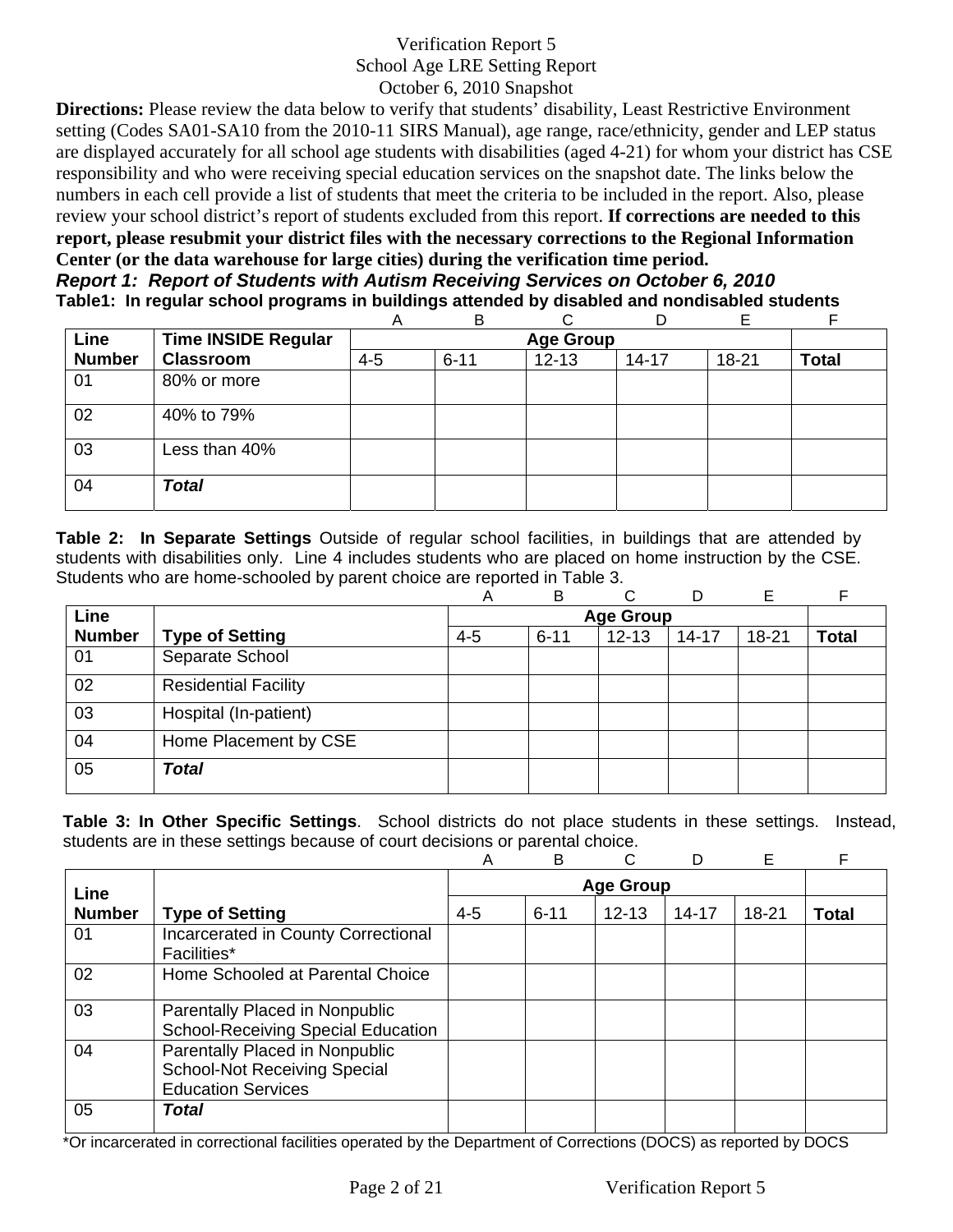# *Report 2: Report of Students with Emotional Disturbance Receiving Services on October 6, 2010*

#### **Table1: In regular school programs in buildings attended by disabled and nondisabled students**

|               |                            | Α       | B        |                  | D         | Е     |              |
|---------------|----------------------------|---------|----------|------------------|-----------|-------|--------------|
| Line          | <b>Time INSIDE Regular</b> |         |          | <b>Age Group</b> |           |       |              |
| <b>Number</b> | <b>Classroom</b>           | $4 - 5$ | $6 - 11$ | $12 - 13$        | $14 - 17$ | 18-21 | <b>Total</b> |
| 01            | 80% or more                |         |          |                  |           |       |              |
| 02            | 40% to 79%                 |         |          |                  |           |       |              |
| 03            | Less than 40%              |         |          |                  |           |       |              |
| 04            | <b>Total</b>               |         |          |                  |           |       |              |

**Table 2: In Separate Settings** Outside of regular school facilities, in buildings that are attended by students with disabilities only. Line 4 includes students who are placed on home instruction by the CSE. Students who are home-schooled by parent choice are reported in Table 3.

|               |                             | Α       | B        | C                | D         | E         |              |
|---------------|-----------------------------|---------|----------|------------------|-----------|-----------|--------------|
| Line          |                             |         |          | <b>Age Group</b> |           |           |              |
| <b>Number</b> | <b>Type of Setting</b>      | $4 - 5$ | $6 - 11$ | $12 - 13$        | $14 - 17$ | $18 - 21$ | <b>Total</b> |
| 01            | Separate School             |         |          |                  |           |           |              |
| 02            | <b>Residential Facility</b> |         |          |                  |           |           |              |
| 03            | Hospital (In-patient)       |         |          |                  |           |           |              |
| 04            | Home Placement by CSE       |         |          |                  |           |           |              |
| 05            | <b>Total</b>                |         |          |                  |           |           |              |

**Table 3: In Other Specific Settings**. School districts do not place students in these settings. Instead, students are in these settings because of court decisions or parental choice.

|               |                                                                                                    | A       | B                | C         |           | E         | F     |  |  |
|---------------|----------------------------------------------------------------------------------------------------|---------|------------------|-----------|-----------|-----------|-------|--|--|
| Line          |                                                                                                    |         | <b>Age Group</b> |           |           |           |       |  |  |
| <b>Number</b> | <b>Type of Setting</b>                                                                             | $4 - 5$ | $6 - 11$         | $12 - 13$ | $14 - 17$ | $18 - 21$ | Total |  |  |
| 01            | Incarcerated in County Correctional<br><b>Facilities*</b>                                          |         |                  |           |           |           |       |  |  |
| 02            | Home Schooled at Parental Choice                                                                   |         |                  |           |           |           |       |  |  |
| 03            | Parentally Placed in Nonpublic<br><b>School-Receiving Special Education</b>                        |         |                  |           |           |           |       |  |  |
| 04            | Parentally Placed in Nonpublic<br><b>School-Not Receiving Special</b><br><b>Education Services</b> |         |                  |           |           |           |       |  |  |
| 05            | Total                                                                                              |         |                  |           |           |           |       |  |  |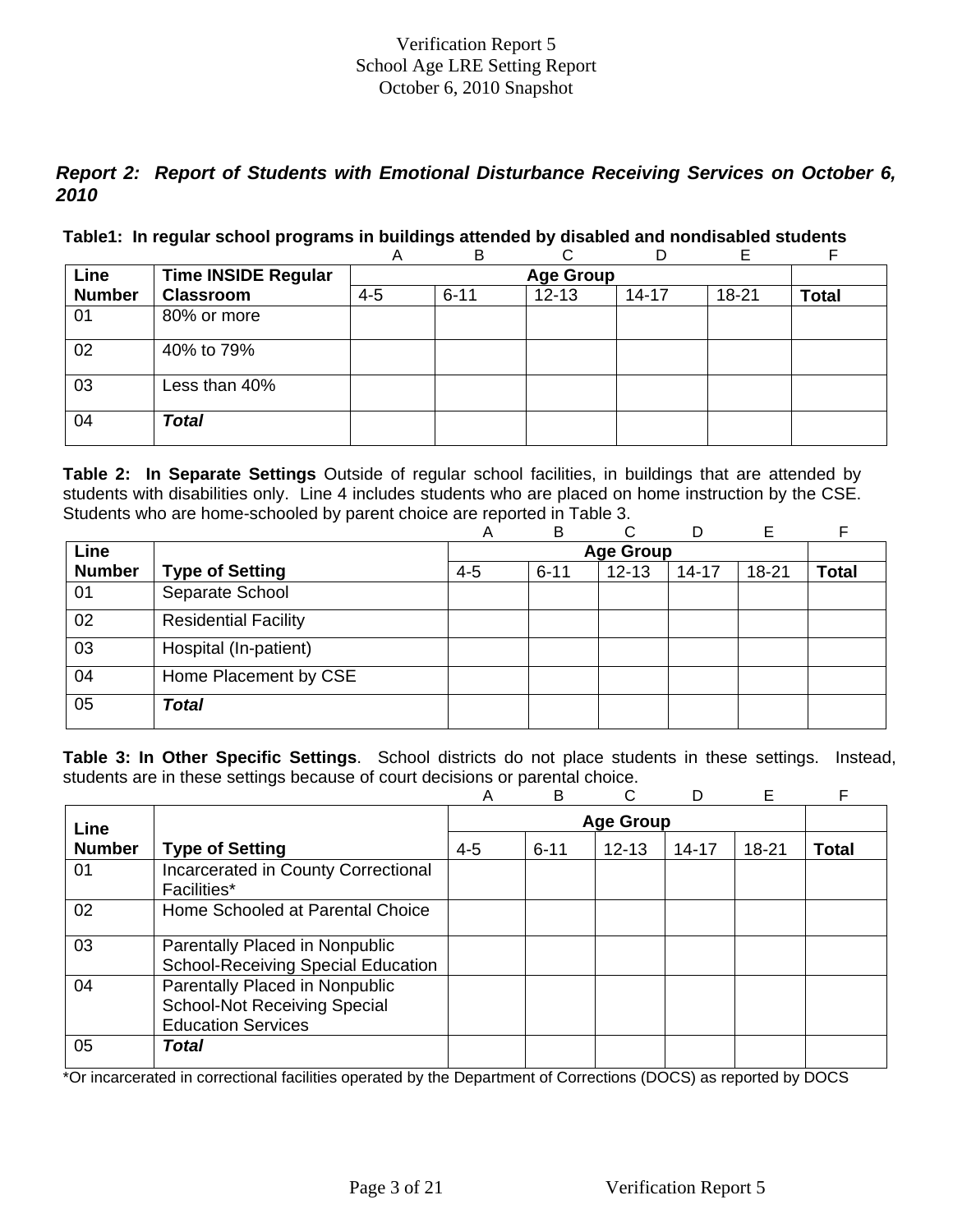# *Report 3: Report of Students with Learning Disabilities Receiving Services on October 6, 2010*

**Table1: In regular school programs in buildings attended by disabled and nondisabled students** 

|               |                            | A       | B        |                  | D         | Е         |              |
|---------------|----------------------------|---------|----------|------------------|-----------|-----------|--------------|
| Line          | <b>Time INSIDE Regular</b> |         |          | <b>Age Group</b> |           |           |              |
| <b>Number</b> | <b>Classroom</b>           | $4 - 5$ | $6 - 11$ | $12 - 13$        | $14 - 17$ | $18 - 21$ | <b>Total</b> |
| 01            | 80% or more                |         |          |                  |           |           |              |
| 02            | 40% to 79%                 |         |          |                  |           |           |              |
| 03            | Less than 40%              |         |          |                  |           |           |              |
| 04            | <b>Total</b>               |         |          |                  |           |           |              |

**Table 2: In Separate Settings** Outside of regular school facilities, in buildings that are attended by students with disabilities only. Line 4 includes students who are placed on home instruction by the CSE. Students who are home-schooled by parent choice are reported in Table 3.

|               |                             | А       | в        | ⌒                | D         | E         |              |
|---------------|-----------------------------|---------|----------|------------------|-----------|-----------|--------------|
| Line          |                             |         |          | <b>Age Group</b> |           |           |              |
| <b>Number</b> | <b>Type of Setting</b>      | $4 - 5$ | $6 - 11$ | $12 - 13$        | $14 - 17$ | $18 - 21$ | <b>Total</b> |
| 01            | Separate School             |         |          |                  |           |           |              |
| 02            | <b>Residential Facility</b> |         |          |                  |           |           |              |
| 03            | Hospital (In-patient)       |         |          |                  |           |           |              |
| 04            | Home Placement by CSE       |         |          |                  |           |           |              |
| 05            | <b>Total</b>                |         |          |                  |           |           |              |

**Table 3: In Other Specific Settings**. School districts do not place students in these settings. Instead, students are in these settings because of court decisions or parental choice.

|               |                                                                                                    | Α       | B        |                  |           | E         | F     |
|---------------|----------------------------------------------------------------------------------------------------|---------|----------|------------------|-----------|-----------|-------|
| Line          |                                                                                                    |         |          | <b>Age Group</b> |           |           |       |
| <b>Number</b> | <b>Type of Setting</b>                                                                             | $4 - 5$ | $6 - 11$ | $12 - 13$        | $14 - 17$ | $18 - 21$ | Total |
| 01            | Incarcerated in County Correctional<br>Facilities*                                                 |         |          |                  |           |           |       |
| 02            | Home Schooled at Parental Choice                                                                   |         |          |                  |           |           |       |
| 03            | Parentally Placed in Nonpublic<br><b>School-Receiving Special Education</b>                        |         |          |                  |           |           |       |
| 04            | Parentally Placed in Nonpublic<br><b>School-Not Receiving Special</b><br><b>Education Services</b> |         |          |                  |           |           |       |
| 05            | Total                                                                                              |         |          |                  |           |           |       |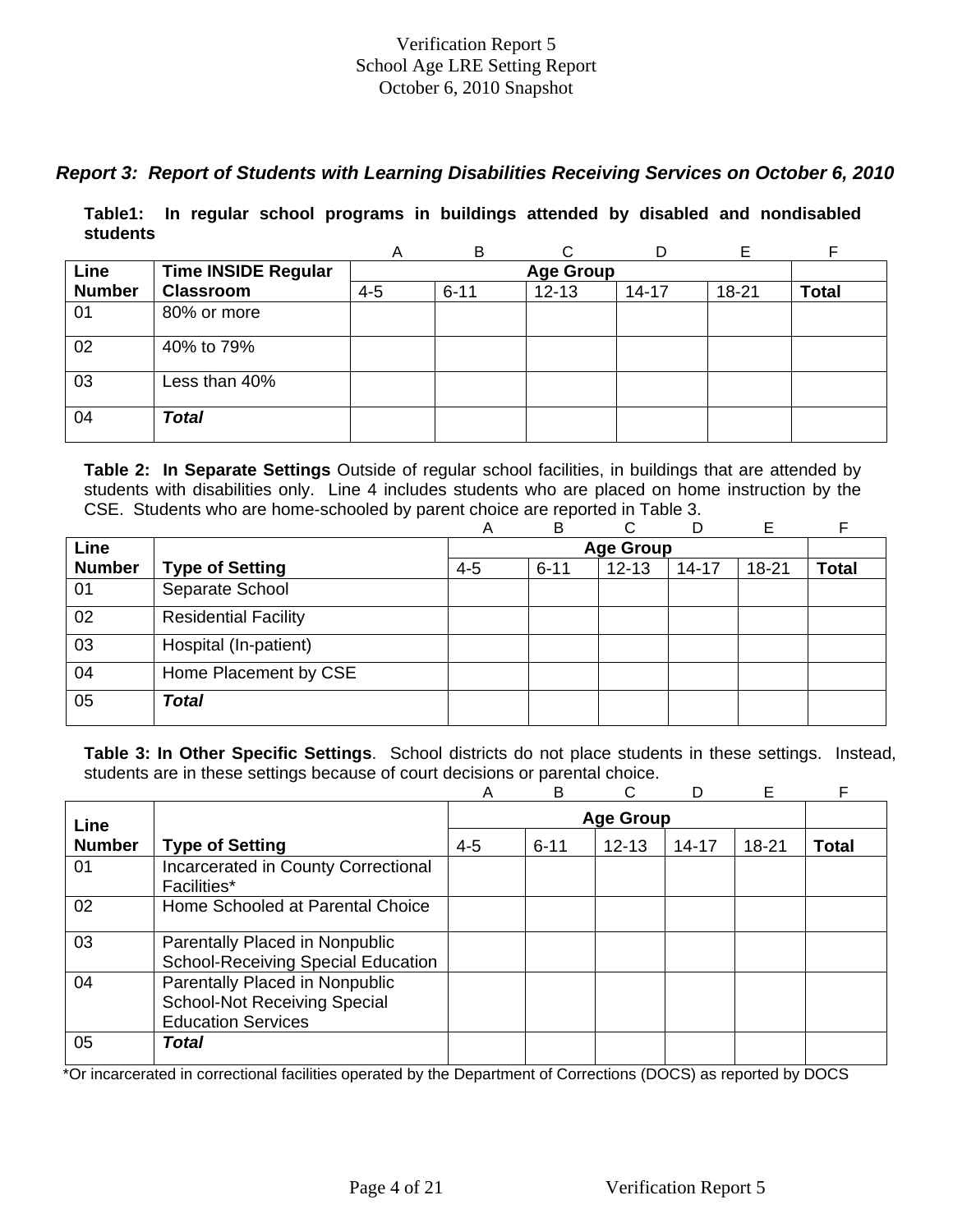# *Report 4: Report of Students with Mental Retardation Receiving Services on October 6, 2010*

**Table1: In regular school programs in buildings attended by disabled and nondisabled students** 

|               |                            | A       | B                |           | D         | F         |              |  |  |  |  |  |
|---------------|----------------------------|---------|------------------|-----------|-----------|-----------|--------------|--|--|--|--|--|
| Line          | <b>Time INSIDE Regular</b> |         | <b>Age Group</b> |           |           |           |              |  |  |  |  |  |
| <b>Number</b> | <b>Classroom</b>           | $4 - 5$ | $6 - 11$         | $12 - 13$ | $14 - 17$ | $18 - 21$ | <b>Total</b> |  |  |  |  |  |
| 01            | 80% or more                |         |                  |           |           |           |              |  |  |  |  |  |
| 02            | 40% to 79%                 |         |                  |           |           |           |              |  |  |  |  |  |
| 03            | Less than 40%              |         |                  |           |           |           |              |  |  |  |  |  |
| 04            | <b>Total</b>               |         |                  |           |           |           |              |  |  |  |  |  |

**Table 2: In Separate Settings** Outside of regular school facilities, in buildings that are attended by students with disabilities only. Line 4 includes students who are placed on home instruction by the CSE. Students who are home-schooled by parent choice are reported in Table 3.

|               |                             | Α       | B        | ⌒                | D         | Е         |              |
|---------------|-----------------------------|---------|----------|------------------|-----------|-----------|--------------|
| Line          |                             |         |          | <b>Age Group</b> |           |           |              |
| <b>Number</b> | <b>Type of Setting</b>      | $4 - 5$ | $6 - 11$ | $12 - 13$        | $14 - 17$ | $18 - 21$ | <b>Total</b> |
| 01            | Separate School             |         |          |                  |           |           |              |
| 02            | <b>Residential Facility</b> |         |          |                  |           |           |              |
| 03            | Hospital (In-patient)       |         |          |                  |           |           |              |
| 04            | Home Placement by CSE       |         |          |                  |           |           |              |
| 05            | <b>Total</b>                |         |          |                  |           |           |              |

**Table 3: In Other Specific Settings**. School districts do not place students in these settings. Instead, students are in these settings because of court decisions or parental choice.

|               |                                                                                                    | Α       | B        | C                |           | E         | F     |
|---------------|----------------------------------------------------------------------------------------------------|---------|----------|------------------|-----------|-----------|-------|
| Line          |                                                                                                    |         |          | <b>Age Group</b> |           |           |       |
| <b>Number</b> | <b>Type of Setting</b>                                                                             | $4 - 5$ | $6 - 11$ | $12 - 13$        | $14 - 17$ | $18 - 21$ | Total |
| 01            | Incarcerated in County Correctional<br>Facilities*                                                 |         |          |                  |           |           |       |
| 02            | Home Schooled at Parental Choice                                                                   |         |          |                  |           |           |       |
| 03            | Parentally Placed in Nonpublic<br><b>School-Receiving Special Education</b>                        |         |          |                  |           |           |       |
| 04            | Parentally Placed in Nonpublic<br><b>School-Not Receiving Special</b><br><b>Education Services</b> |         |          |                  |           |           |       |
| 05            | Total                                                                                              |         |          |                  |           |           |       |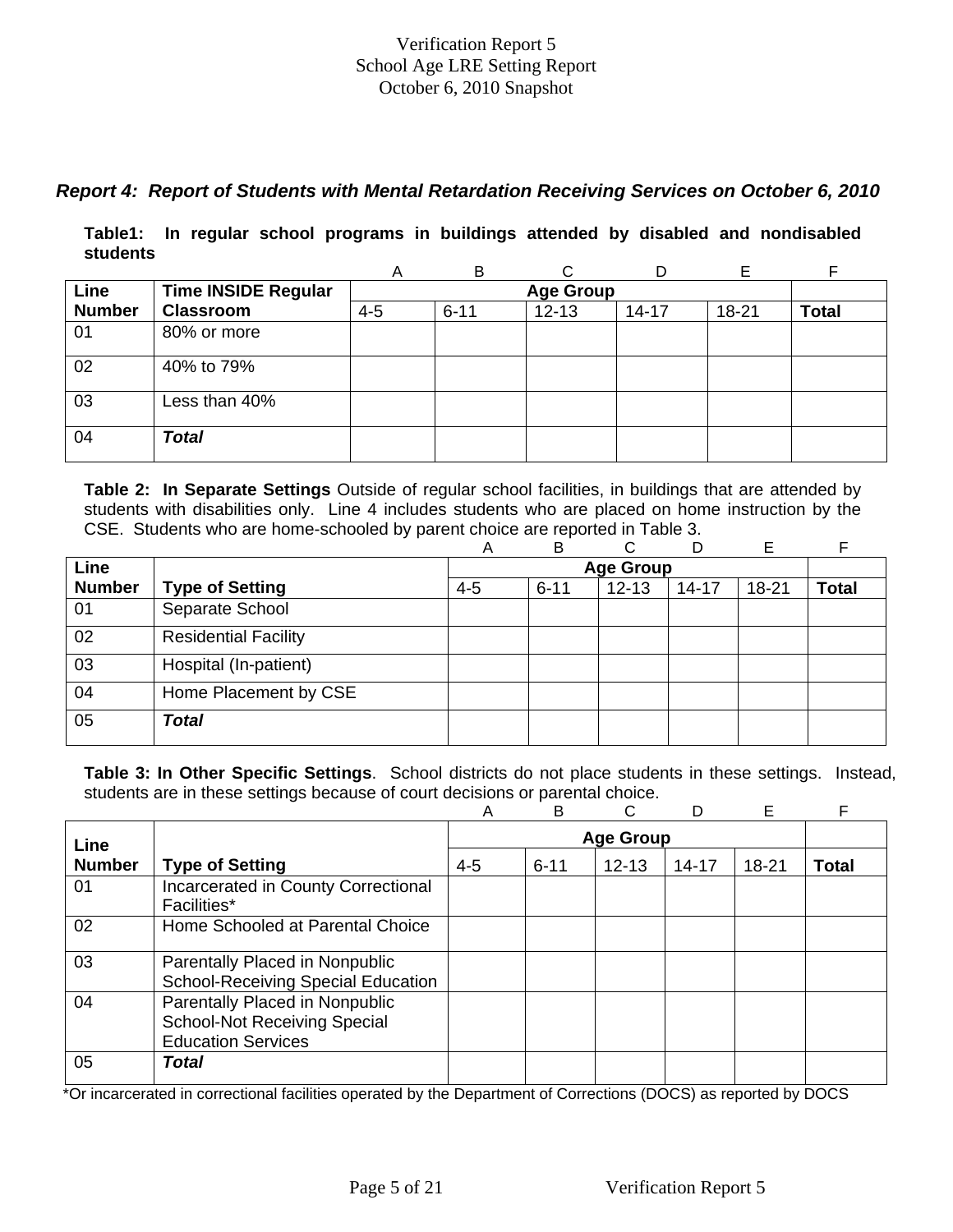# *Report 5: Report of Students with Deafness Receiving Services on October 6, 2010*

**Table1: In regular school programs in buildings attended by disabled and nondisabled students** 

|               |                            | Α       | B        | C                |           |       | F            |
|---------------|----------------------------|---------|----------|------------------|-----------|-------|--------------|
| Line          | <b>Time INSIDE Regular</b> |         |          | <b>Age Group</b> |           |       |              |
| <b>Number</b> | <b>Classroom</b>           | $4 - 5$ | $6 - 11$ | $12 - 13$        | $14 - 17$ | 18-21 | <b>Total</b> |
| 01            | 80% or more                |         |          |                  |           |       |              |
| 02            | 40% to 79%                 |         |          |                  |           |       |              |
| 03            | Less than 40%              |         |          |                  |           |       |              |
| 04            | <b>Total</b>               |         |          |                  |           |       |              |

**Table 2: In Separate Settings** Outside of regular school facilities, in buildings that are attended by students with disabilities only. Line 4 includes students who are placed on home instruction by the CSE. Students who are home-schooled by parent choice are reported in Table 3.

|               |                             | А       | B        | ⌒                | D         | E         | F            |
|---------------|-----------------------------|---------|----------|------------------|-----------|-----------|--------------|
| Line          |                             |         |          | <b>Age Group</b> |           |           |              |
| <b>Number</b> | <b>Type of Setting</b>      | $4 - 5$ | $6 - 11$ | $12 - 13$        | $14 - 17$ | $18 - 21$ | <b>Total</b> |
| 01            | Separate School             |         |          |                  |           |           |              |
| 02            | <b>Residential Facility</b> |         |          |                  |           |           |              |
| 03            | Hospital (In-patient)       |         |          |                  |           |           |              |
| 04            | Home Placement by CSE       |         |          |                  |           |           |              |
| 05            | <b>Total</b>                |         |          |                  |           |           |              |

**Table 3: In Other Specific Settings**. School districts do not place students in these settings. Instead, students are in these settings because of court decisions or parental choice.

|               |                                                                                                    | Α       | B        | C                |           | Е         | F            |
|---------------|----------------------------------------------------------------------------------------------------|---------|----------|------------------|-----------|-----------|--------------|
| Line          |                                                                                                    |         |          | <b>Age Group</b> |           |           |              |
| <b>Number</b> | <b>Type of Setting</b>                                                                             | $4 - 5$ | $6 - 11$ | $12 - 13$        | $14 - 17$ | $18 - 21$ | <b>Total</b> |
| 01            | Incarcerated in County Correctional<br><b>Facilities*</b>                                          |         |          |                  |           |           |              |
| 02            | Home Schooled at Parental Choice                                                                   |         |          |                  |           |           |              |
| 03            | Parentally Placed in Nonpublic<br><b>School-Receiving Special Education</b>                        |         |          |                  |           |           |              |
| 04            | Parentally Placed in Nonpublic<br><b>School-Not Receiving Special</b><br><b>Education Services</b> |         |          |                  |           |           |              |
| 05            | <b>Total</b>                                                                                       |         |          |                  |           |           |              |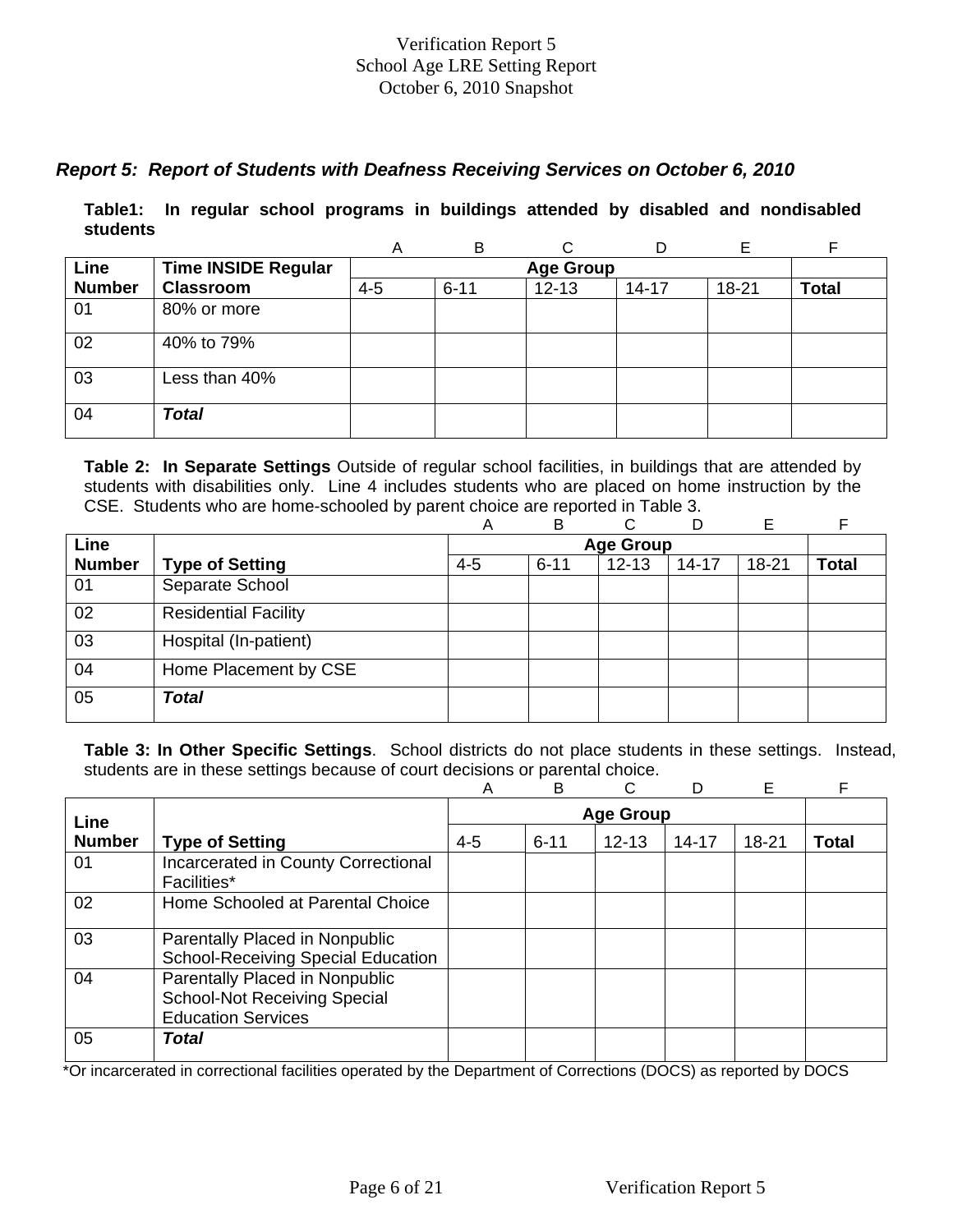# *Report 6: Report of Students with Hearing Impairments Receiving Services on October 6, 2010*

**Table1: In regular school programs in buildings attended by disabled and nondisabled students** 

|               |                            | A       | B                |           |           | F         |              |  |  |  |  |  |
|---------------|----------------------------|---------|------------------|-----------|-----------|-----------|--------------|--|--|--|--|--|
| Line          | <b>Time INSIDE Regular</b> |         | <b>Age Group</b> |           |           |           |              |  |  |  |  |  |
| <b>Number</b> | <b>Classroom</b>           | $4 - 5$ | $6 - 11$         | $12 - 13$ | $14 - 17$ | $18 - 21$ | <b>Total</b> |  |  |  |  |  |
| 01            | 80% or more                |         |                  |           |           |           |              |  |  |  |  |  |
| 02            | 40% to 79%                 |         |                  |           |           |           |              |  |  |  |  |  |
| 03            | Less than 40%              |         |                  |           |           |           |              |  |  |  |  |  |
| 04            | <b>Total</b>               |         |                  |           |           |           |              |  |  |  |  |  |

**Table 2: In Separate Settings** Outside of regular school facilities, in buildings that are attended by students with disabilities only. Line 4 includes students who are placed on home instruction by the CSE. Students who are home-schooled by parent choice are reported in Table 3.

|               |                             | Α       | B        | C                | D         | Е         |              |
|---------------|-----------------------------|---------|----------|------------------|-----------|-----------|--------------|
| Line          |                             |         |          | <b>Age Group</b> |           |           |              |
| <b>Number</b> | <b>Type of Setting</b>      | $4 - 5$ | $6 - 11$ | $12 - 13$        | $14 - 17$ | $18 - 21$ | <b>Total</b> |
| 01            | Separate School             |         |          |                  |           |           |              |
| 02            | <b>Residential Facility</b> |         |          |                  |           |           |              |
| 03            | Hospital (In-patient)       |         |          |                  |           |           |              |
| 04            | Home Placement by CSE       |         |          |                  |           |           |              |
| 05            | <b>Total</b>                |         |          |                  |           |           |              |

**Table 3: In Other Specific Settings**. School districts do not place students in these settings. Instead, students are in these settings because of court decisions or parental choice.

|               |                                                                                                    | Α       | B        | C                |           | E     | F            |
|---------------|----------------------------------------------------------------------------------------------------|---------|----------|------------------|-----------|-------|--------------|
| Line          |                                                                                                    |         |          | <b>Age Group</b> |           |       |              |
| <b>Number</b> | <b>Type of Setting</b>                                                                             | $4 - 5$ | $6 - 11$ | $12 - 13$        | $14 - 17$ | 18-21 | <b>Total</b> |
| 01            | Incarcerated in County Correctional<br><b>Facilities*</b>                                          |         |          |                  |           |       |              |
| 02            | Home Schooled at Parental Choice                                                                   |         |          |                  |           |       |              |
| 03            | Parentally Placed in Nonpublic<br><b>School-Receiving Special Education</b>                        |         |          |                  |           |       |              |
| 04            | Parentally Placed in Nonpublic<br><b>School-Not Receiving Special</b><br><b>Education Services</b> |         |          |                  |           |       |              |
| 05            | Total                                                                                              |         |          |                  |           |       |              |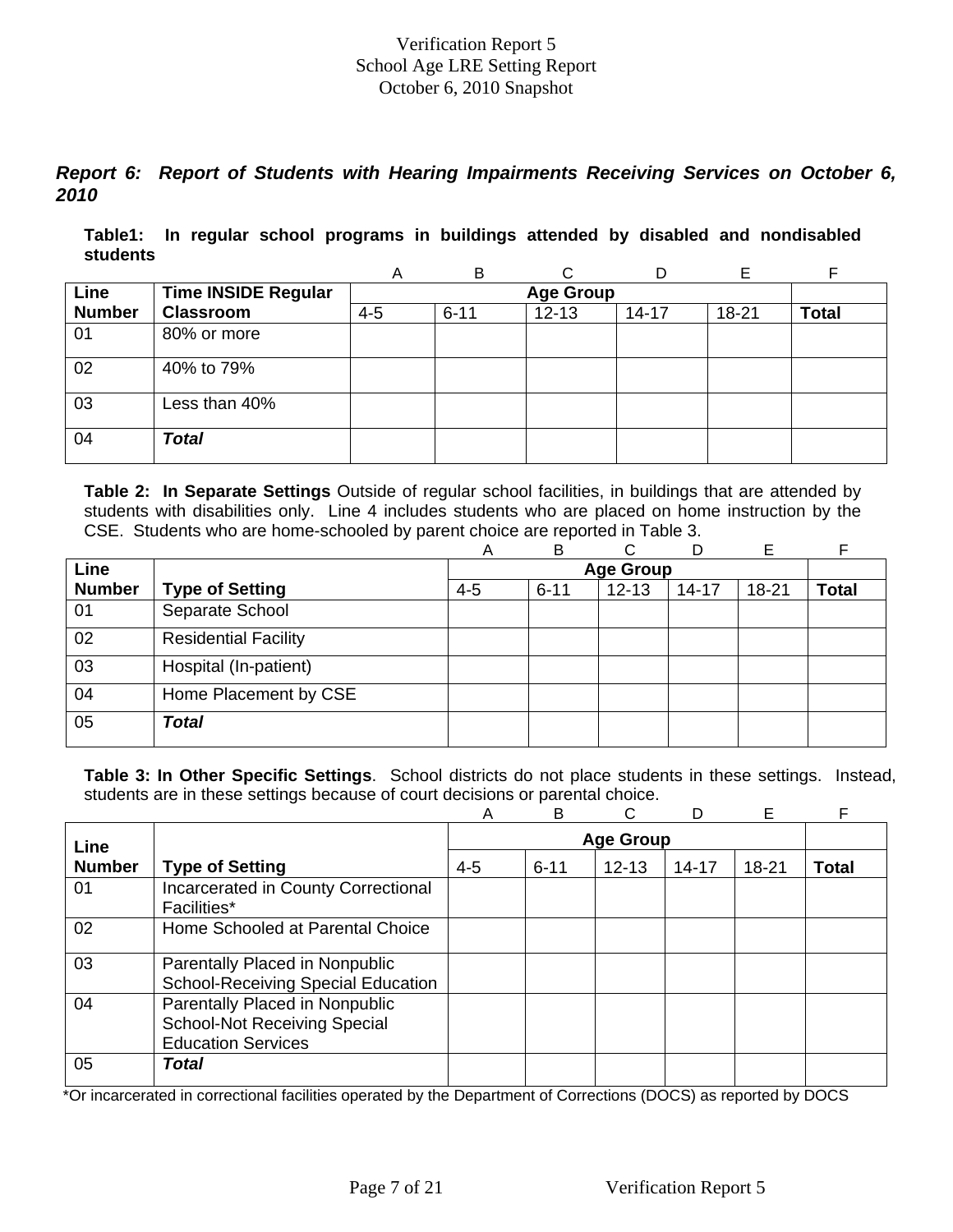# *Report 7: Report of Students with Speech or Language Receiving Services on October 6, 2010*

**Table1: In regular school programs in buildings attended by disabled and nondisabled students** 

|               |                            | A       | B        |                  | D         | E     |              |
|---------------|----------------------------|---------|----------|------------------|-----------|-------|--------------|
| Line          | <b>Time INSIDE Regular</b> |         |          | <b>Age Group</b> |           |       |              |
| <b>Number</b> | <b>Classroom</b>           | $4 - 5$ | $6 - 11$ | $12 - 13$        | $14 - 17$ | 18-21 | <b>Total</b> |
| 01            | 80% or more                |         |          |                  |           |       |              |
| 02            | 40% to 79%                 |         |          |                  |           |       |              |
| 03            | Less than 40%              |         |          |                  |           |       |              |
| 04            | <b>Total</b>               |         |          |                  |           |       |              |

**Table 2: In Separate Settings** Outside of regular school facilities, in buildings that are attended by students with disabilities only. Line 4 includes students who are placed on home instruction by the CSE. Students who are home-schooled by parent choice are reported in Table 3.

|               |                             | А       | B        | ⌒                | D         | E         | F            |
|---------------|-----------------------------|---------|----------|------------------|-----------|-----------|--------------|
| Line          |                             |         |          | <b>Age Group</b> |           |           |              |
| <b>Number</b> | <b>Type of Setting</b>      | $4 - 5$ | $6 - 11$ | $12 - 13$        | $14 - 17$ | $18 - 21$ | <b>Total</b> |
| 01            | Separate School             |         |          |                  |           |           |              |
| 02            | <b>Residential Facility</b> |         |          |                  |           |           |              |
| 03            | Hospital (In-patient)       |         |          |                  |           |           |              |
| 04            | Home Placement by CSE       |         |          |                  |           |           |              |
| 05            | <b>Total</b>                |         |          |                  |           |           |              |

**Table 3: In Other Specific Settings**. School districts do not place students in these settings. Instead, students are in these settings because of court decisions or parental choice.

|               |                                                                                                    | Α       | B        |                  |           | Е         | F            |
|---------------|----------------------------------------------------------------------------------------------------|---------|----------|------------------|-----------|-----------|--------------|
| Line          |                                                                                                    |         |          | <b>Age Group</b> |           |           |              |
| <b>Number</b> | <b>Type of Setting</b>                                                                             | $4 - 5$ | $6 - 11$ | $12 - 13$        | $14 - 17$ | $18 - 21$ | <b>Total</b> |
| 01            | Incarcerated in County Correctional<br>Facilities*                                                 |         |          |                  |           |           |              |
| 02            | Home Schooled at Parental Choice                                                                   |         |          |                  |           |           |              |
| 03            | Parentally Placed in Nonpublic<br><b>School-Receiving Special Education</b>                        |         |          |                  |           |           |              |
| 04            | Parentally Placed in Nonpublic<br><b>School-Not Receiving Special</b><br><b>Education Services</b> |         |          |                  |           |           |              |
| 05            | Total                                                                                              |         |          |                  |           |           |              |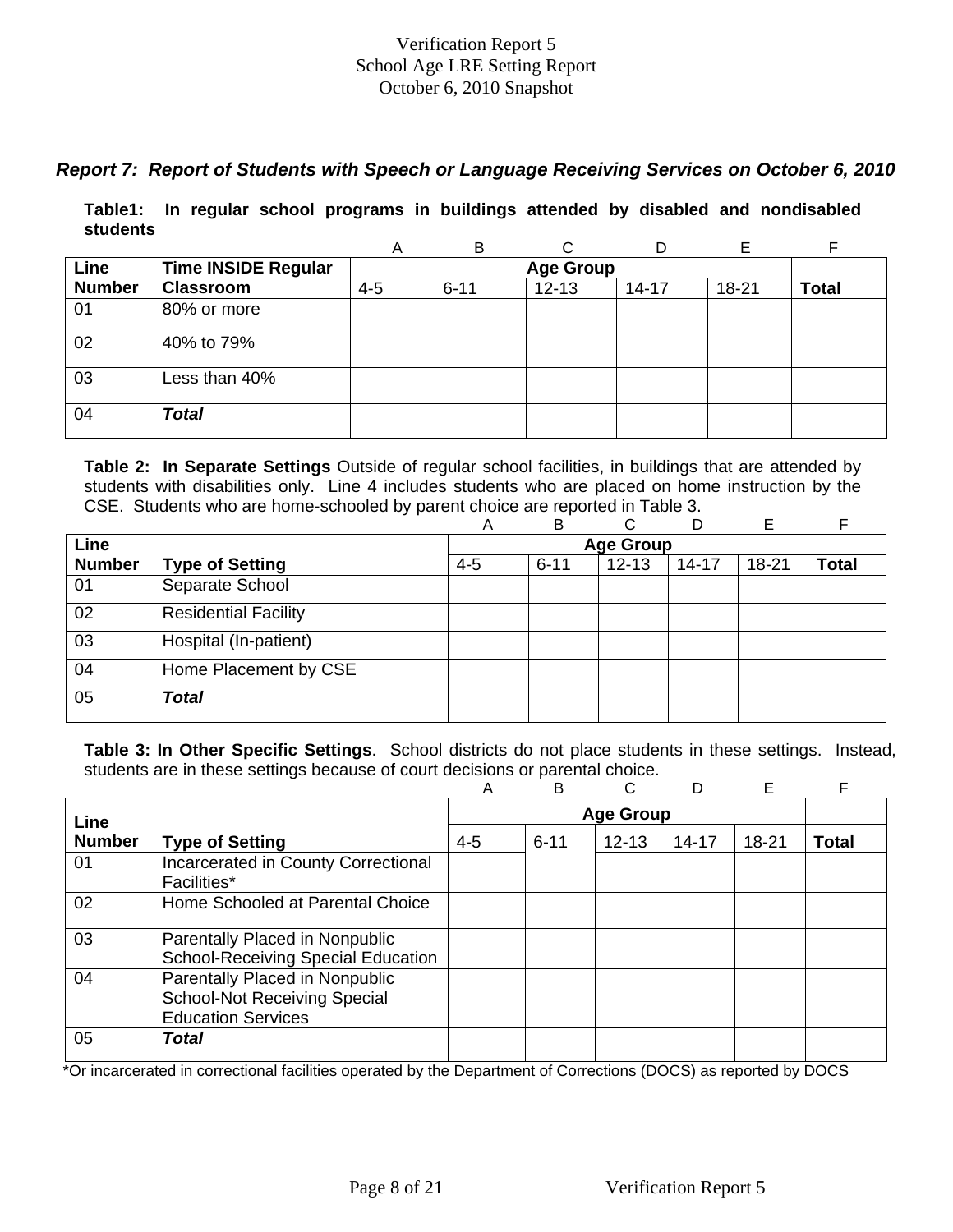# *Report 8: Report of Students with Visual Impairments (including Blindness) Receiving Services on October 6, 2010*

**Table1: In regular school programs in buildings attended by disabled and nondisabled students** 

|               |                            | Α       | B                | ⌒         |           |       | F            |  |  |  |  |  |
|---------------|----------------------------|---------|------------------|-----------|-----------|-------|--------------|--|--|--|--|--|
| Line          | <b>Time INSIDE Regular</b> |         | <b>Age Group</b> |           |           |       |              |  |  |  |  |  |
| <b>Number</b> | <b>Classroom</b>           | $4 - 5$ | $6 - 11$         | $12 - 13$ | $14 - 17$ | 18-21 | <b>Total</b> |  |  |  |  |  |
| 01            | 80% or more                |         |                  |           |           |       |              |  |  |  |  |  |
| 02            | 40% to 79%                 |         |                  |           |           |       |              |  |  |  |  |  |
| 03            | Less than 40%              |         |                  |           |           |       |              |  |  |  |  |  |
| 04            | <b>Total</b>               |         |                  |           |           |       |              |  |  |  |  |  |

**Table 2: In Separate Settings** Outside of regular school facilities, in buildings that are attended by students with disabilities only. Line 4 includes students who are placed on home instruction by the CSE. Students who are home-schooled by parent choice are reported in Table 3.

|               |                             | Α       | B        | C.               | D         | Е         | F            |
|---------------|-----------------------------|---------|----------|------------------|-----------|-----------|--------------|
| Line          |                             |         |          | <b>Age Group</b> |           |           |              |
| <b>Number</b> | <b>Type of Setting</b>      | $4 - 5$ | $6 - 11$ | $12 - 13$        | $14 - 17$ | $18 - 21$ | <b>Total</b> |
| 01            | Separate School             |         |          |                  |           |           |              |
| 02            | <b>Residential Facility</b> |         |          |                  |           |           |              |
| 03            | Hospital (In-patient)       |         |          |                  |           |           |              |
| 04            | Home Placement by CSE       |         |          |                  |           |           |              |
| 05            | <b>Total</b>                |         |          |                  |           |           |              |

**Table 3: In Other Specific Settings**. School districts do not place students in these settings. Instead, students are in these settings because of court decisions or parental choice.

|               |                                                                                                    | Α       | B        | C.               |           | E         | F            |
|---------------|----------------------------------------------------------------------------------------------------|---------|----------|------------------|-----------|-----------|--------------|
| Line          |                                                                                                    |         |          | <b>Age Group</b> |           |           |              |
| <b>Number</b> | <b>Type of Setting</b>                                                                             | $4 - 5$ | $6 - 11$ | $12 - 13$        | $14 - 17$ | $18 - 21$ | <b>Total</b> |
| 01            | Incarcerated in County Correctional<br><b>Facilities*</b>                                          |         |          |                  |           |           |              |
| 02            | Home Schooled at Parental Choice                                                                   |         |          |                  |           |           |              |
| 03            | Parentally Placed in Nonpublic<br><b>School-Receiving Special Education</b>                        |         |          |                  |           |           |              |
| 04            | Parentally Placed in Nonpublic<br><b>School-Not Receiving Special</b><br><b>Education Services</b> |         |          |                  |           |           |              |
| 05            | Total                                                                                              |         |          |                  |           |           |              |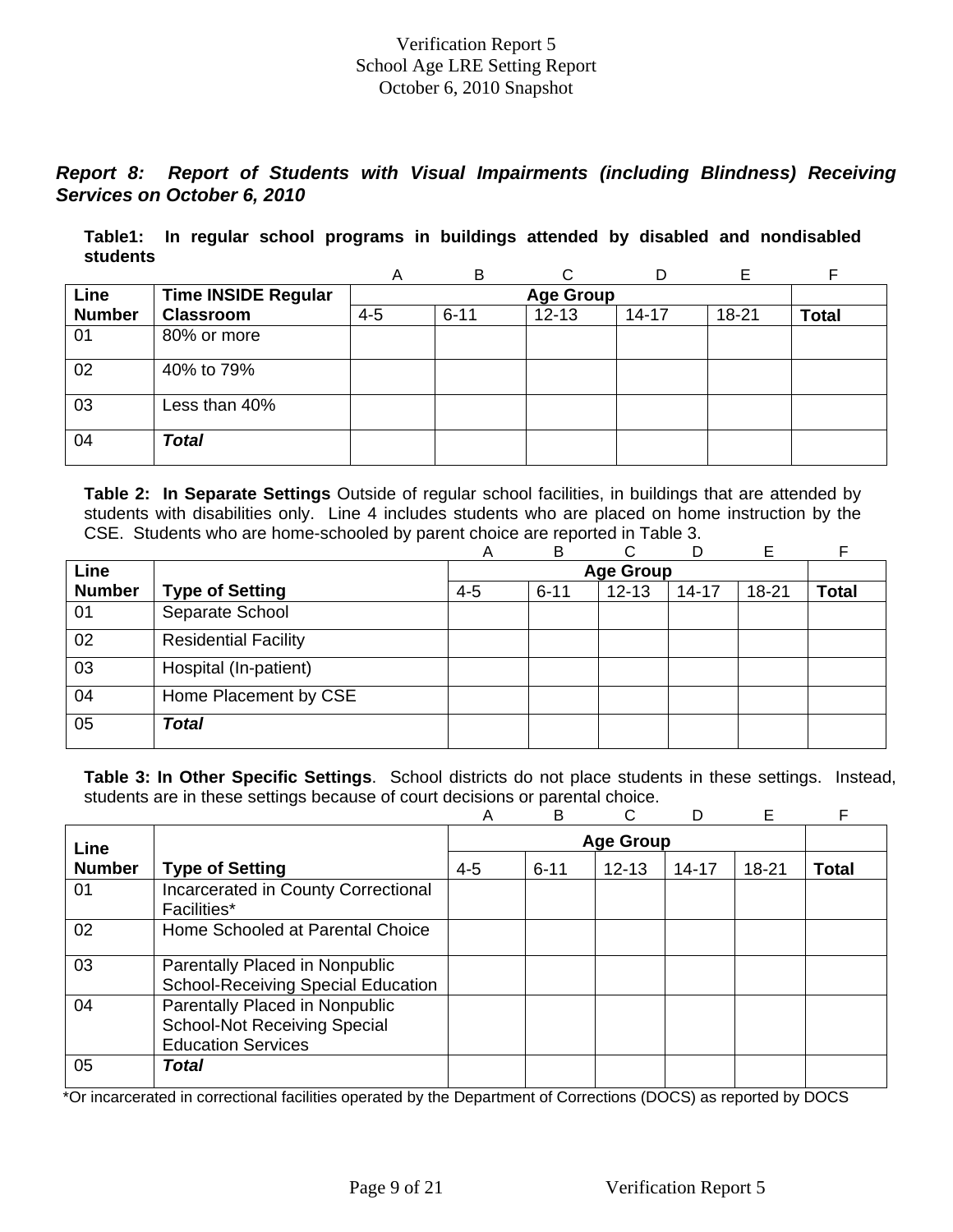# *Report 9: Report of Students with Orthopedic Impairments Receiving Services on October 6, 2010*

**Table1: In regular school programs in buildings attended by disabled and nondisabled students** 

|               |                            | A       | B                |           | D         | F         |              |  |  |  |  |  |
|---------------|----------------------------|---------|------------------|-----------|-----------|-----------|--------------|--|--|--|--|--|
| Line          | <b>Time INSIDE Regular</b> |         | <b>Age Group</b> |           |           |           |              |  |  |  |  |  |
| <b>Number</b> | <b>Classroom</b>           | $4 - 5$ | $6 - 11$         | $12 - 13$ | $14 - 17$ | $18 - 21$ | <b>Total</b> |  |  |  |  |  |
| 01            | 80% or more                |         |                  |           |           |           |              |  |  |  |  |  |
| 02            | 40% to 79%                 |         |                  |           |           |           |              |  |  |  |  |  |
| 03            | Less than 40%              |         |                  |           |           |           |              |  |  |  |  |  |
| 04            | <b>Total</b>               |         |                  |           |           |           |              |  |  |  |  |  |

**Table 2: In Separate Settings** Outside of regular school facilities, in buildings that are attended by students with disabilities only. Line 4 includes students who are placed on home instruction by the CSE. Students who are home-schooled by parent choice are reported in Table 3.

|               |                             | Α       | B        | ⌒                |           | E         |              |
|---------------|-----------------------------|---------|----------|------------------|-----------|-----------|--------------|
| Line          |                             |         |          | <b>Age Group</b> |           |           |              |
| <b>Number</b> | <b>Type of Setting</b>      | $4 - 5$ | $6 - 11$ | $12 - 13$        | $14 - 17$ | $18 - 21$ | <b>Total</b> |
| 01            | Separate School             |         |          |                  |           |           |              |
| 02            | <b>Residential Facility</b> |         |          |                  |           |           |              |
| 03            | Hospital (In-patient)       |         |          |                  |           |           |              |
| 04            | Home Placement by CSE       |         |          |                  |           |           |              |
| 05            | <b>Total</b>                |         |          |                  |           |           |              |

**Table 3: In Other Specific Settings**. School districts do not place students in these settings. Instead, students are in these settings because of court decisions or parental choice.

|               |                                                                                                    | A       | B        | C                |           | E         | F     |
|---------------|----------------------------------------------------------------------------------------------------|---------|----------|------------------|-----------|-----------|-------|
| Line          |                                                                                                    |         |          | <b>Age Group</b> |           |           |       |
| <b>Number</b> | <b>Type of Setting</b>                                                                             | $4 - 5$ | $6 - 11$ | $12 - 13$        | $14 - 17$ | $18 - 21$ | Total |
| 01            | Incarcerated in County Correctional<br><b>Facilities*</b>                                          |         |          |                  |           |           |       |
| 02            | Home Schooled at Parental Choice                                                                   |         |          |                  |           |           |       |
| 03            | Parentally Placed in Nonpublic<br><b>School-Receiving Special Education</b>                        |         |          |                  |           |           |       |
| 04            | Parentally Placed in Nonpublic<br><b>School-Not Receiving Special</b><br><b>Education Services</b> |         |          |                  |           |           |       |
| 05            | <b>Total</b>                                                                                       |         |          |                  |           |           |       |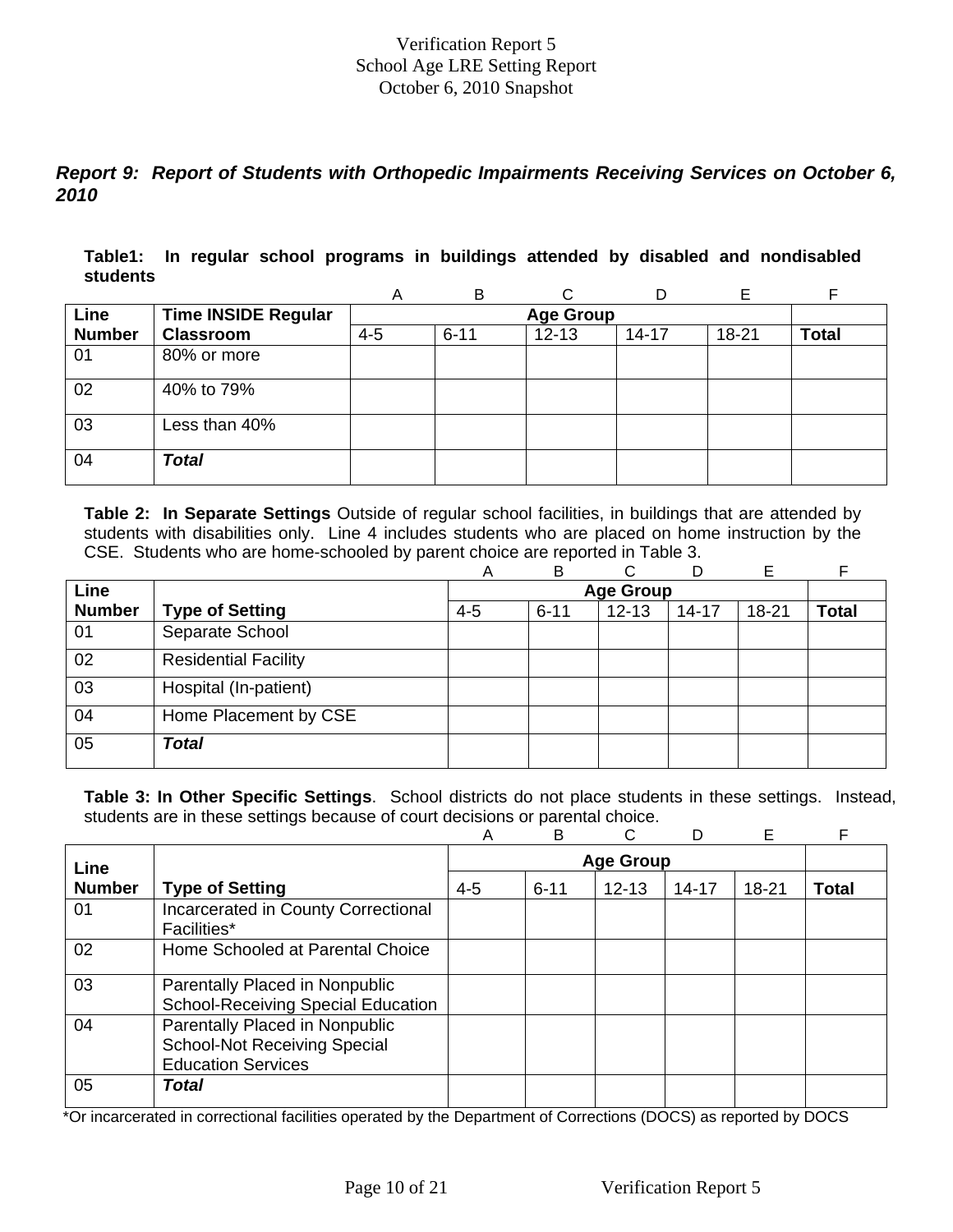# *Report 10: Report of Students with Other Health Impairments Receiving Services on October 6, 2010*

**Table1: In regular school programs in buildings attended by disabled and nondisabled students** 

|               |                            | A       | B                |           | D         | Е         |              |  |  |  |  |  |
|---------------|----------------------------|---------|------------------|-----------|-----------|-----------|--------------|--|--|--|--|--|
| Line          | <b>Time INSIDE Regular</b> |         | <b>Age Group</b> |           |           |           |              |  |  |  |  |  |
| <b>Number</b> | <b>Classroom</b>           | $4 - 5$ | $6 - 11$         | $12 - 13$ | $14 - 17$ | $18 - 21$ | <b>Total</b> |  |  |  |  |  |
| 01            | 80% or more                |         |                  |           |           |           |              |  |  |  |  |  |
| 02            | 40% to 79%                 |         |                  |           |           |           |              |  |  |  |  |  |
| 03            | Less than 40%              |         |                  |           |           |           |              |  |  |  |  |  |
| 04            | <b>Total</b>               |         |                  |           |           |           |              |  |  |  |  |  |

**Table 2: In Separate Settings** Outside of regular school facilities, in buildings that are attended by students with disabilities only. Line 4 includes students who are placed on home instruction by the CSE. Students who are home-schooled by parent choice are reported in Table 3.

|               |                             | Α       | B        | C.               | D         | Е         | F            |
|---------------|-----------------------------|---------|----------|------------------|-----------|-----------|--------------|
| Line          |                             |         |          | <b>Age Group</b> |           |           |              |
| <b>Number</b> | <b>Type of Setting</b>      | $4 - 5$ | $6 - 11$ | $12 - 13$        | $14 - 17$ | $18 - 21$ | <b>Total</b> |
| 01            | Separate School             |         |          |                  |           |           |              |
| 02            | <b>Residential Facility</b> |         |          |                  |           |           |              |
| 03            | Hospital (In-patient)       |         |          |                  |           |           |              |
| 04            | Home Placement by CSE       |         |          |                  |           |           |              |
| 05            | <b>Total</b>                |         |          |                  |           |           |              |

**Table 3: In Other Specific Settings**. School districts do not place students in these settings. Instead, students are in these settings because of court decisions or parental choice.

|               |                                                                                                    | Α       | B        | C.               |           | E         | F            |
|---------------|----------------------------------------------------------------------------------------------------|---------|----------|------------------|-----------|-----------|--------------|
| Line          |                                                                                                    |         |          | <b>Age Group</b> |           |           |              |
| <b>Number</b> | <b>Type of Setting</b>                                                                             | $4 - 5$ | $6 - 11$ | $12 - 13$        | $14 - 17$ | $18 - 21$ | <b>Total</b> |
| 01            | Incarcerated in County Correctional<br><b>Facilities*</b>                                          |         |          |                  |           |           |              |
| 02            | Home Schooled at Parental Choice                                                                   |         |          |                  |           |           |              |
| 03            | Parentally Placed in Nonpublic<br><b>School-Receiving Special Education</b>                        |         |          |                  |           |           |              |
| 04            | Parentally Placed in Nonpublic<br><b>School-Not Receiving Special</b><br><b>Education Services</b> |         |          |                  |           |           |              |
| 05            | Total                                                                                              |         |          |                  |           |           |              |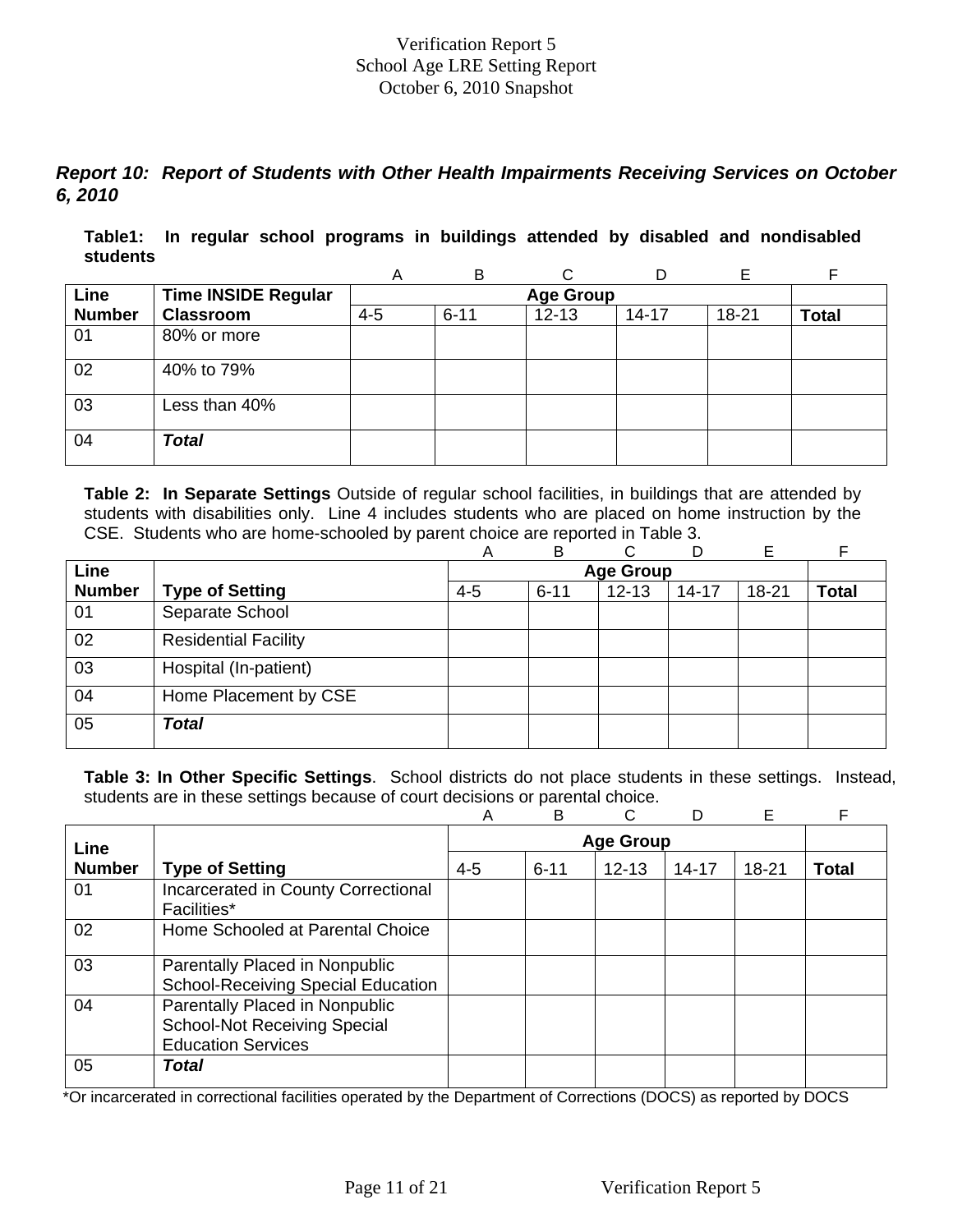# *Report 11: Report of Students with Multiple Disabilities Receiving Services on October 6, 2010*

**Table1: In regular school programs in buildings attended by disabled and nondisabled students** 

|               |                            | A       | B                | ⌒         |           |       |              |  |  |  |  |  |
|---------------|----------------------------|---------|------------------|-----------|-----------|-------|--------------|--|--|--|--|--|
| Line          | <b>Time INSIDE Regular</b> |         | <b>Age Group</b> |           |           |       |              |  |  |  |  |  |
| <b>Number</b> | <b>Classroom</b>           | $4 - 5$ | $6 - 11$         | $12 - 13$ | $14 - 17$ | 18-21 | <b>Total</b> |  |  |  |  |  |
| 01            | 80% or more                |         |                  |           |           |       |              |  |  |  |  |  |
| 02            | 40% to 79%                 |         |                  |           |           |       |              |  |  |  |  |  |
| 03            | Less than 40%              |         |                  |           |           |       |              |  |  |  |  |  |
| 04            | <b>Total</b>               |         |                  |           |           |       |              |  |  |  |  |  |

**Table 2: In Separate Settings** Outside of regular school facilities, in buildings that are attended by students with disabilities only. Line 4 includes students who are placed on home instruction by the CSE. Students who are home-schooled by parent choice are reported in Table 3.

|               |                             | Α       | B        | C.               | D         | Е         | E            |
|---------------|-----------------------------|---------|----------|------------------|-----------|-----------|--------------|
| Line          |                             |         |          | <b>Age Group</b> |           |           |              |
| <b>Number</b> | <b>Type of Setting</b>      | $4 - 5$ | $6 - 11$ | $12 - 13$        | $14 - 17$ | $18 - 21$ | <b>Total</b> |
| 01            | Separate School             |         |          |                  |           |           |              |
| 02            | <b>Residential Facility</b> |         |          |                  |           |           |              |
| 03            | Hospital (In-patient)       |         |          |                  |           |           |              |
| 04            | Home Placement by CSE       |         |          |                  |           |           |              |
| 05            | Total                       |         |          |                  |           |           |              |

**Table 3: In Other Specific Settings**. School districts do not place students in these settings. Instead, students are in these settings because of court decisions or parental choice.

|               |                                                                                                    | Α       | B        | C                |           | E     | F            |
|---------------|----------------------------------------------------------------------------------------------------|---------|----------|------------------|-----------|-------|--------------|
| Line          |                                                                                                    |         |          | <b>Age Group</b> |           |       |              |
| <b>Number</b> | <b>Type of Setting</b>                                                                             | $4 - 5$ | $6 - 11$ | $12 - 13$        | $14 - 17$ | 18-21 | <b>Total</b> |
| 01            | Incarcerated in County Correctional<br><b>Facilities*</b>                                          |         |          |                  |           |       |              |
| 02            | Home Schooled at Parental Choice                                                                   |         |          |                  |           |       |              |
| 03            | Parentally Placed in Nonpublic<br><b>School-Receiving Special Education</b>                        |         |          |                  |           |       |              |
| 04            | Parentally Placed in Nonpublic<br><b>School-Not Receiving Special</b><br><b>Education Services</b> |         |          |                  |           |       |              |
| 05            | Total                                                                                              |         |          |                  |           |       |              |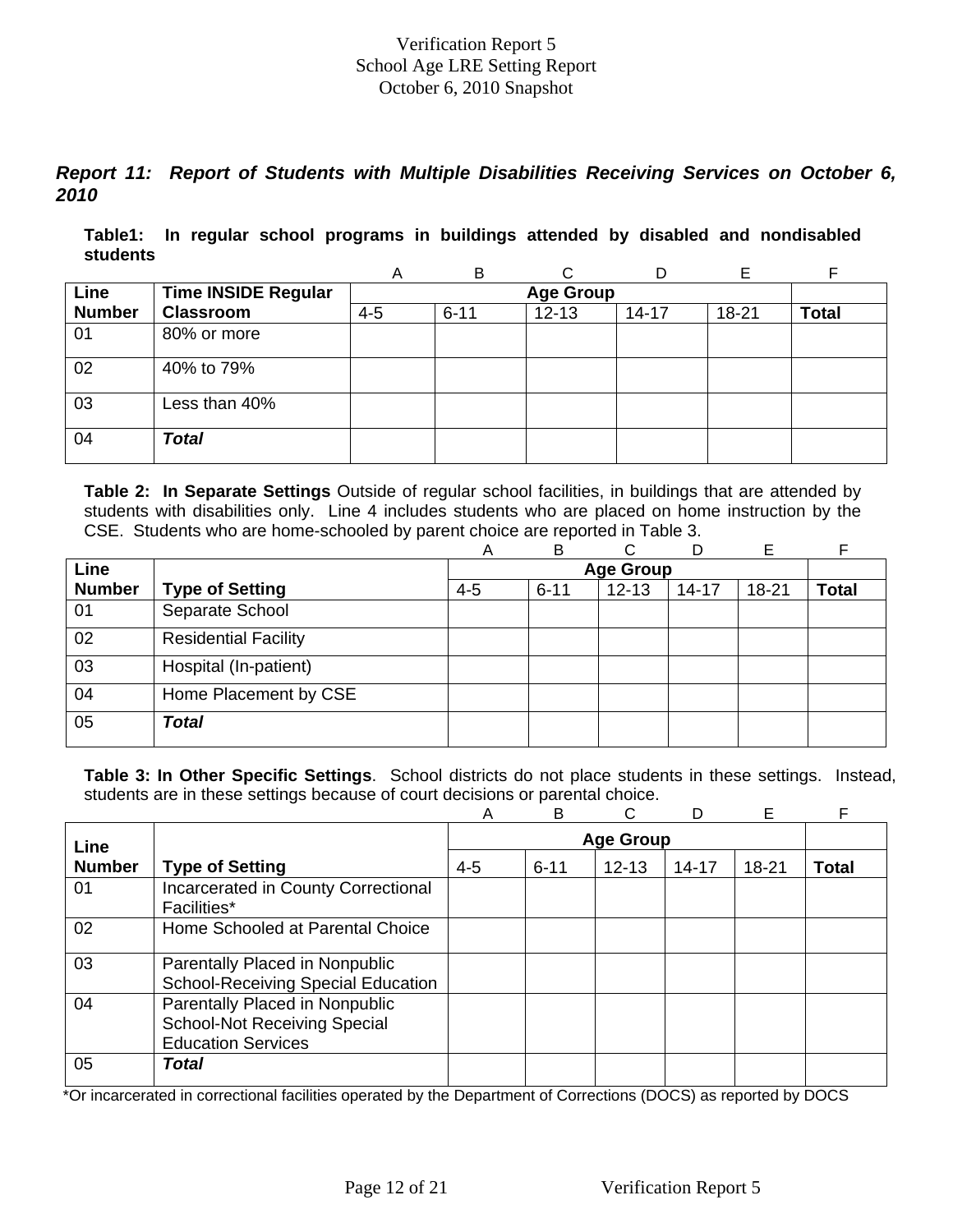# *Report 12: Report of Students with Deaf - Blindness Receiving Services on October 6, 2010*

**Table1: In regular school programs in buildings attended by disabled and nondisabled students** 

|               |                            | Α       | B                | ⌒         |           |       |              |  |  |  |  |
|---------------|----------------------------|---------|------------------|-----------|-----------|-------|--------------|--|--|--|--|
| Line          | <b>Time INSIDE Regular</b> |         | <b>Age Group</b> |           |           |       |              |  |  |  |  |
| <b>Number</b> | <b>Classroom</b>           | $4 - 5$ | $6 - 11$         | $12 - 13$ | $14 - 17$ | 18-21 | <b>Total</b> |  |  |  |  |
| 01            | 80% or more                |         |                  |           |           |       |              |  |  |  |  |
| 02            | 40% to 79%                 |         |                  |           |           |       |              |  |  |  |  |
| 03            | Less than 40%              |         |                  |           |           |       |              |  |  |  |  |
| 04            | <b>Total</b>               |         |                  |           |           |       |              |  |  |  |  |

**Table 2: In Separate Settings** Outside of regular school facilities, in buildings that are attended by students with disabilities only. Line 4 includes students who are placed on home instruction by the CSE. Students who are home-schooled by parent choice are reported in Table 3.

|               |                             | Α       | в        | ⌒                | D         | E     |              |
|---------------|-----------------------------|---------|----------|------------------|-----------|-------|--------------|
| Line          |                             |         |          | <b>Age Group</b> |           |       |              |
| <b>Number</b> | <b>Type of Setting</b>      | $4 - 5$ | $6 - 11$ | $12 - 13$        | $14 - 17$ | 18-21 | <b>Total</b> |
| 01            | Separate School             |         |          |                  |           |       |              |
| 02            | <b>Residential Facility</b> |         |          |                  |           |       |              |
| 03            | Hospital (In-patient)       |         |          |                  |           |       |              |
| 04            | Home Placement by CSE       |         |          |                  |           |       |              |
| 05            | <b>Total</b>                |         |          |                  |           |       |              |

**Table 3: In Other Specific Settings**. School districts do not place students in these settings. Instead, students are in these settings because of court decisions or parental choice.

|               |                                           | A       | B                |           | D         | Е     |       |  |
|---------------|-------------------------------------------|---------|------------------|-----------|-----------|-------|-------|--|
| Line          |                                           |         | <b>Age Group</b> |           |           |       |       |  |
| <b>Number</b> | <b>Type of Setting</b>                    | $4 - 5$ | $6 - 11$         | $12 - 13$ | $14 - 17$ | 18-21 | Total |  |
| 01            | Incarcerated in County Correctional       |         |                  |           |           |       |       |  |
|               | Facilities*                               |         |                  |           |           |       |       |  |
| 02            | Home Schooled at Parental Choice          |         |                  |           |           |       |       |  |
| 03            | Parentally Placed in Nonpublic            |         |                  |           |           |       |       |  |
|               | <b>School-Receiving Special Education</b> |         |                  |           |           |       |       |  |
| 04            | Parentally Placed in Nonpublic            |         |                  |           |           |       |       |  |
|               | <b>School-Not Receiving Special</b>       |         |                  |           |           |       |       |  |
|               | <b>Education Services</b>                 |         |                  |           |           |       |       |  |
| 05            | Total                                     |         |                  |           |           |       |       |  |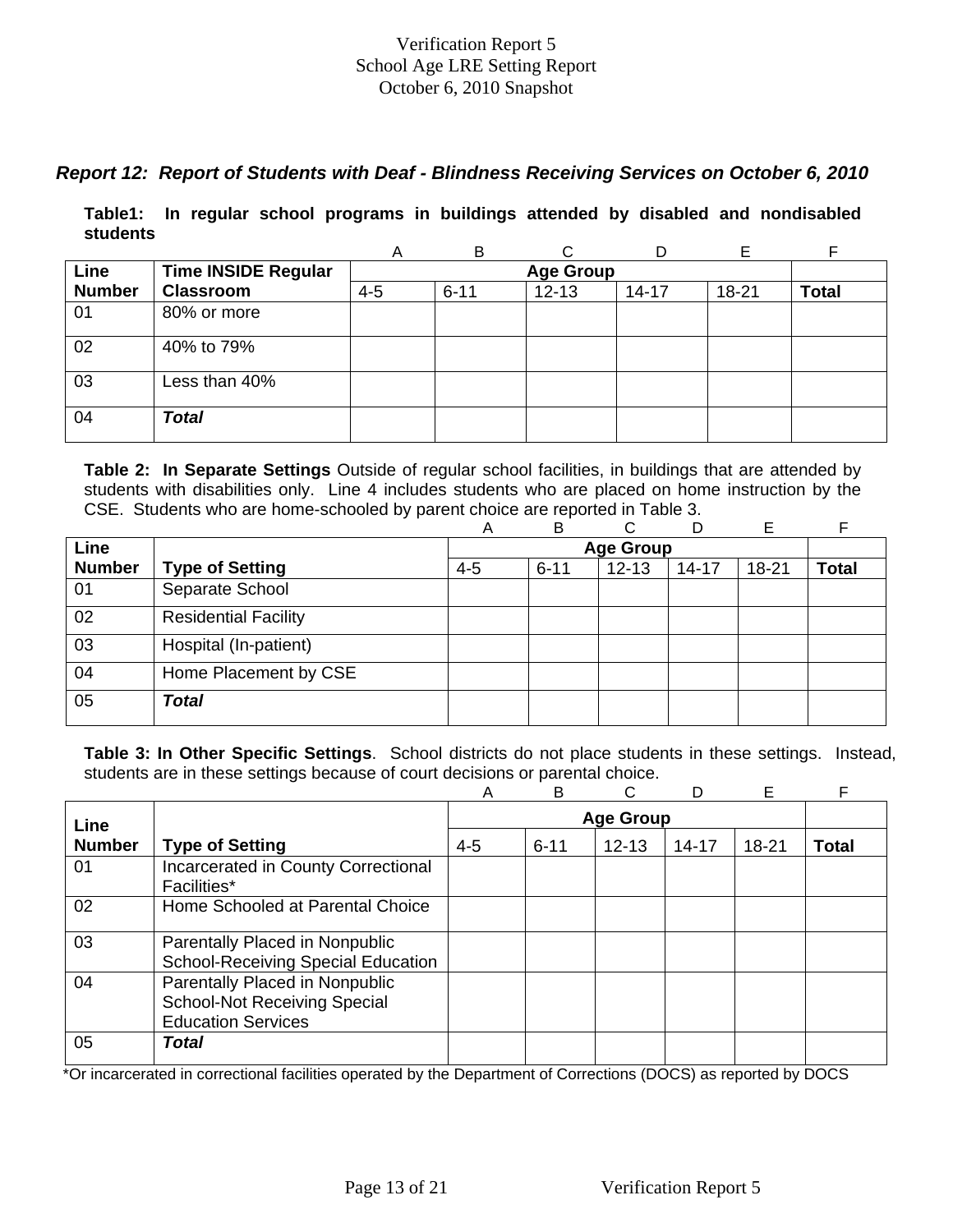# *Report 13: Report of Students with Traumatic Brain Injury Receiving Services on October 6, 2010*

**Table1: In regular school programs in buildings attended by disabled and nondisabled students** 

|               |                            | A       | B                |           |           | F         |              |  |  |  |
|---------------|----------------------------|---------|------------------|-----------|-----------|-----------|--------------|--|--|--|
| Line          | <b>Time INSIDE Regular</b> |         | <b>Age Group</b> |           |           |           |              |  |  |  |
| <b>Number</b> | <b>Classroom</b>           | $4 - 5$ | $6 - 11$         | $12 - 13$ | $14 - 17$ | $18 - 21$ | <b>Total</b> |  |  |  |
| 01            | 80% or more                |         |                  |           |           |           |              |  |  |  |
| 02            | 40% to 79%                 |         |                  |           |           |           |              |  |  |  |
| 03            | Less than 40%              |         |                  |           |           |           |              |  |  |  |
| 04            | <b>Total</b>               |         |                  |           |           |           |              |  |  |  |

**Table 2: In Separate Settings** Outside of regular school facilities, in buildings that are attended by students with disabilities only. Line 4 includes students who are placed on home instruction by the CSE. Students who are home-schooled by parent choice are reported in Table 3.

|               |                             | Α       | B        | C.        | D         | Е         |              |
|---------------|-----------------------------|---------|----------|-----------|-----------|-----------|--------------|
| Line          |                             |         |          |           |           |           |              |
| <b>Number</b> | <b>Type of Setting</b>      | $4 - 5$ | $6 - 11$ | $12 - 13$ | $14 - 17$ | $18 - 21$ | <b>Total</b> |
| 01            | Separate School             |         |          |           |           |           |              |
| 02            | <b>Residential Facility</b> |         |          |           |           |           |              |
| 03            | Hospital (In-patient)       |         |          |           |           |           |              |
| 04            | Home Placement by CSE       |         |          |           |           |           |              |
| 05            | <b>Total</b>                |         |          |           |           |           |              |

**Table 3: In Other Specific Settings**. School districts do not place students in these settings. Instead, students are in these settings because of court decisions or parental choice.

|               |                                                                                                    | Α       | B        | C                |           | E     | F            |
|---------------|----------------------------------------------------------------------------------------------------|---------|----------|------------------|-----------|-------|--------------|
| Line          |                                                                                                    |         |          | <b>Age Group</b> |           |       |              |
| <b>Number</b> | <b>Type of Setting</b>                                                                             | $4 - 5$ | $6 - 11$ | $12 - 13$        | $14 - 17$ | 18-21 | <b>Total</b> |
| 01            | Incarcerated in County Correctional<br><b>Facilities*</b>                                          |         |          |                  |           |       |              |
| 02            | Home Schooled at Parental Choice                                                                   |         |          |                  |           |       |              |
| 03            | Parentally Placed in Nonpublic<br><b>School-Receiving Special Education</b>                        |         |          |                  |           |       |              |
| 04            | Parentally Placed in Nonpublic<br><b>School-Not Receiving Special</b><br><b>Education Services</b> |         |          |                  |           |       |              |
| 05            | Total                                                                                              |         |          |                  |           |       |              |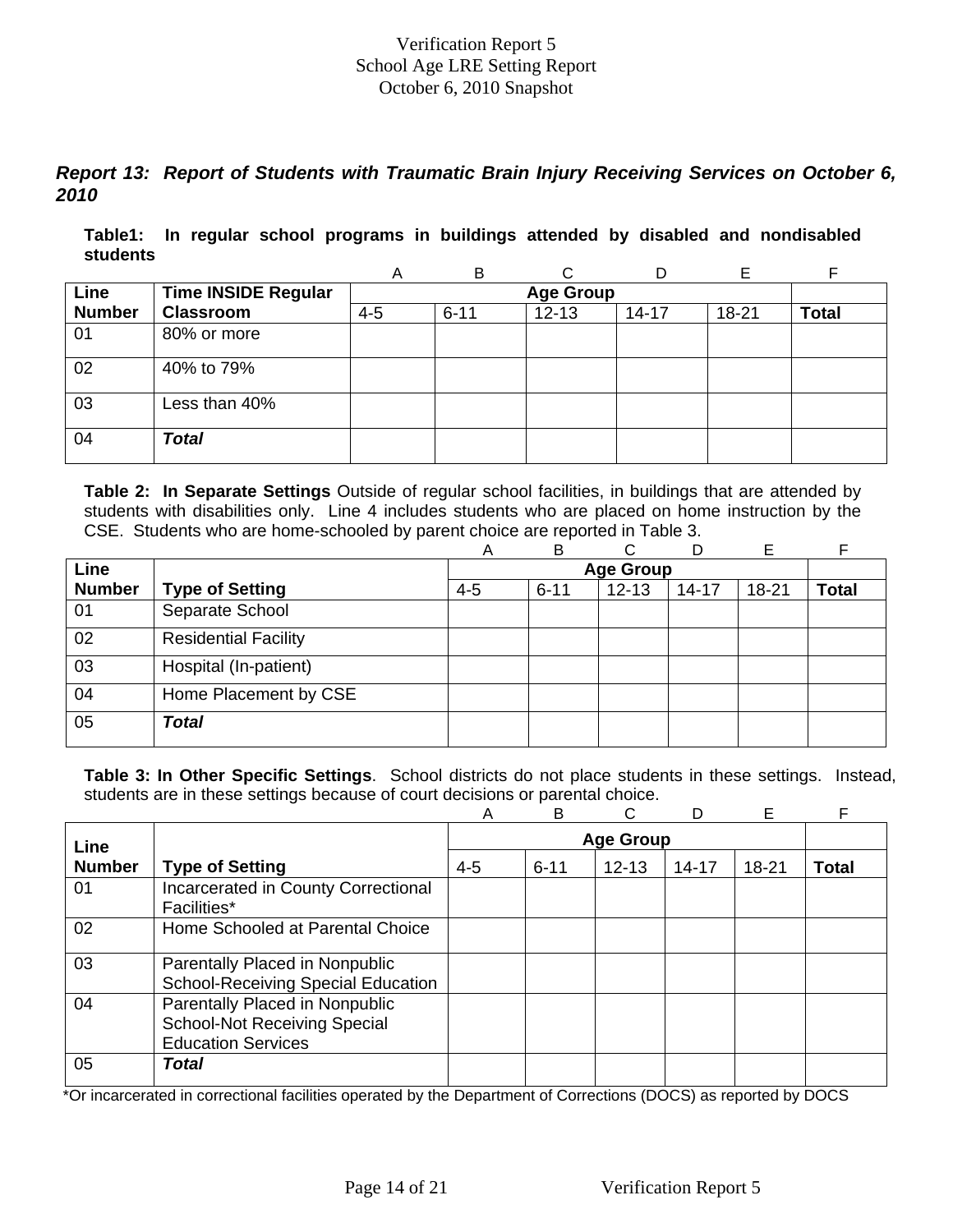# *Report 14: Summary Report of All Students with Disabilities Receiving Services on October 6, 2010*

The three sections below aggregate the data reported in Reports 1 to 13 to facilitate State and local data verification procedures. Completing these two tables will facilitate the reporting of race/ethnicity, gender, and limited English proficiency, data in Reports 15A and 15B, 16A, 16B, 17A, and 17B.

**Table1: In regular school programs in buildings attended by disabled and nondisabled** 

| students      |                            | Α                | B        | C         | D         | Е     | F            |
|---------------|----------------------------|------------------|----------|-----------|-----------|-------|--------------|
| Line          | <b>Time INSIDE Regular</b> | <b>Age Group</b> |          |           |           |       |              |
| <b>Number</b> | <b>Classroom</b>           | $4 - 5$          | $6 - 11$ | $12 - 13$ | $14 - 17$ | 18-21 | <b>Total</b> |
| 01            | 80% or more                |                  |          |           |           |       |              |
| 02            | 40% to 79%                 |                  |          |           |           |       |              |
| 03            | Less than 40%              |                  |          |           |           |       |              |
| 04            | <b>Total</b>               |                  |          |           |           |       |              |

**Table 2: In Separate Settings** Outside of regular school facilities, in buildings that are attended by students with disabilities only. Line 4 includes students who are placed on home instruction by the CSE. Students who are home-schooled by parent choice are reported in Table 3.

|               |                             | Α       | B        | ⌒                |           | Е         |              |
|---------------|-----------------------------|---------|----------|------------------|-----------|-----------|--------------|
| Line          |                             |         |          | <b>Age Group</b> |           |           |              |
| <b>Number</b> | <b>Type of Setting</b>      | $4 - 5$ | $6 - 11$ | $12 - 13$        | $14 - 17$ | $18 - 21$ | <b>Total</b> |
| 01            | Separate School             |         |          |                  |           |           |              |
| 02            | <b>Residential Facility</b> |         |          |                  |           |           |              |
| 03            | Hospital (In-patient)       |         |          |                  |           |           |              |
| 04            | Home Placement by CSE       |         |          |                  |           |           |              |
| 05            | <b>Total</b>                |         |          |                  |           |           |              |

**Table 3: In Other Specific Settings**. School districts do not place students in these settings. Instead, students are in these settings because of court decisions or parental choice.

|               |                                                                                                    | A       | B        |                  | D         | E         | F            |
|---------------|----------------------------------------------------------------------------------------------------|---------|----------|------------------|-----------|-----------|--------------|
| Line          |                                                                                                    |         |          | <b>Age Group</b> |           |           |              |
| <b>Number</b> | <b>Type of Setting</b>                                                                             | $4 - 5$ | $6 - 11$ | $12 - 13$        | $14 - 17$ | $18 - 21$ | <b>Total</b> |
| 01            | Incarcerated in County Correctional<br>Facilities*                                                 |         |          |                  |           |           |              |
| 02            | Home Schooled at Parental Choice                                                                   |         |          |                  |           |           |              |
| 03            | Parentally Placed in Nonpublic<br><b>School-Receiving Special Education</b>                        |         |          |                  |           |           |              |
| 04            | Parentally Placed in Nonpublic<br><b>School-Not Receiving Special</b><br><b>Education Services</b> |         |          |                  |           |           |              |
| 05            | Total                                                                                              |         |          |                  |           |           |              |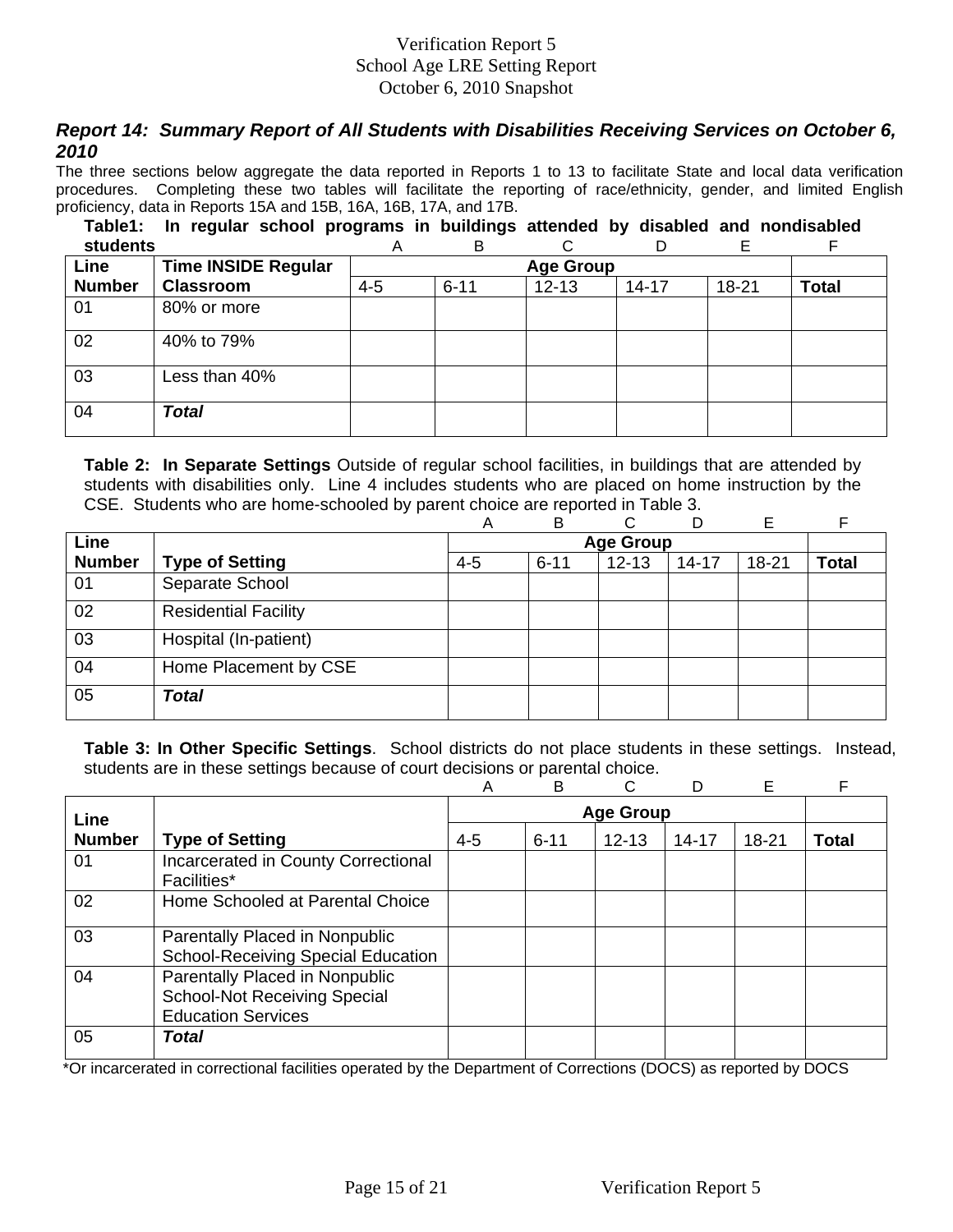# *Report 15A: Report of All School-Age Students with Disabilities Receiving Services on October 6, 2010, According to Race/Ethnicity Category and Type of Placement – Ages 4-5*

This report contains all students in Tables 1, 2 and 3 of Report 14, in Column A (age group 4-5) by race/ethnicity.

**Table 1: In regular school programs in buildings attended by disabled and nondisabled students** 

|                       | ູ                      | .<br>A                | -<br>в                                         |                | D                                 |         |                   | G | H         |  |
|-----------------------|------------------------|-----------------------|------------------------------------------------|----------------|-----------------------------------|---------|-------------------|---|-----------|--|
| Line<br><b>Number</b> | <b>Type of Setting</b> |                       | Race/Ethnicity of School-Age Students Ages 4-5 |                |                                   |         |                   |   |           |  |
|                       |                        | Hispanic<br>or Latino | erican<br>ᢐ<br><u>. –</u><br>◀                 | 'ಕಾ<br>.⊡<br>≌ | ō<br>$\bar{\mathbf{e}}$<br>ă<br>ő | ₫<br>हि | 6<br>₾<br>ō,<br>⇐ |   | ōtāl<br>Ξ |  |
| 01                    | 80% or more            |                       |                                                |                |                                   |         |                   |   |           |  |
| 02                    | 40% to 79%             |                       |                                                |                |                                   |         |                   |   |           |  |
| 03                    | Less than 40%          |                       |                                                |                |                                   |         |                   |   |           |  |
| 04                    | <b>Total</b>           |                       |                                                |                |                                   |         |                   |   |           |  |

**Table 2: In Separate Settings** Outside of regular school facilities, in buildings that are attended by students with disabilities only. Line 4 includes students who are placed on home instruction by the CSE. Students who are home-schooled by parent choice are reported in Table 3.

|                       |                             | A                     | в                                                                                                         | C                                 | D                                                      |                                                                           |                                  | G<br>H                                             |       |
|-----------------------|-----------------------------|-----------------------|-----------------------------------------------------------------------------------------------------------|-----------------------------------|--------------------------------------------------------|---------------------------------------------------------------------------|----------------------------------|----------------------------------------------------|-------|
| Line<br><b>Number</b> | <b>Type of Setting</b>      |                       | Race/Ethnicity of School-Age Students Ages 4-5                                                            |                                   |                                                        |                                                                           |                                  |                                                    |       |
|                       |                             | Hispanic<br>or Latino | herica<br>్రా<br>ā<br>$\overline{\text{as}}$<br>.<br>बं<br>$\tilde{\mathcal{E}}\bar{\tilde{\mathcal{E}}}$ | ತ<br>ಪ<br>Not<br>Hispan<br>Origin | ō<br>Origin)<br><b>Black</b><br>ispa<br>Hispa<br>∖meri | vaiia<br>acifi<br>Nativ<br>Drigir<br>天<br>ispa<br>흥<br>≂<br>້∘ື<br>⋸<br>៦ | yhite<br>Origi<br>Espai<br>Tispa | ৳<br>riain)<br>io ow<br>Races<br>More<br><b>SE</b> | Total |
| 01                    | Separate School             |                       |                                                                                                           |                                   |                                                        |                                                                           |                                  |                                                    |       |
| 02                    | <b>Residential Facility</b> |                       |                                                                                                           |                                   |                                                        |                                                                           |                                  |                                                    |       |
| 03                    | Hospital (In-patient)       |                       |                                                                                                           |                                   |                                                        |                                                                           |                                  |                                                    |       |
| 04                    | Home Placement by CSE       |                       |                                                                                                           |                                   |                                                        |                                                                           |                                  |                                                    |       |
| 05                    | <b>Total</b>                |                       |                                                                                                           |                                   |                                                        |                                                                           |                                  |                                                    |       |

**Table 3: In Other Specific Settings.** School districts do not place students in these settings. Instead, students are in these settings because of court decisions or parental choice.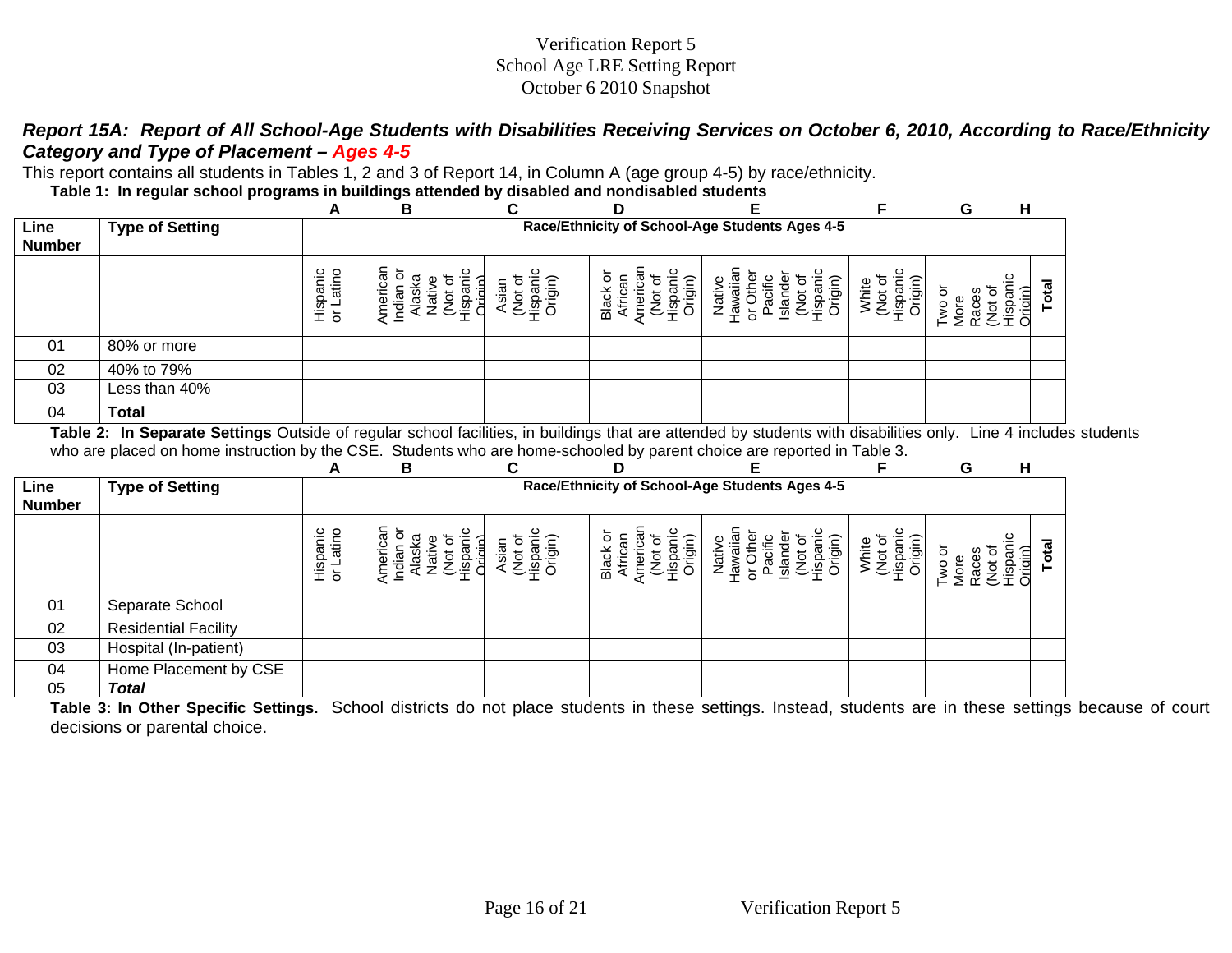|                       |                                                                                                       | A                     | в                                                                          |                                         | D                                                                 | F                                                                                      | F                                       | G                                                               | н            |  |
|-----------------------|-------------------------------------------------------------------------------------------------------|-----------------------|----------------------------------------------------------------------------|-----------------------------------------|-------------------------------------------------------------------|----------------------------------------------------------------------------------------|-----------------------------------------|-----------------------------------------------------------------|--------------|--|
| Line<br><b>Number</b> | <b>Type of Setting</b>                                                                                |                       | Race/Ethnicity of School-Age Students Ages 4-5                             |                                         |                                                                   |                                                                                        |                                         |                                                                 |              |  |
|                       |                                                                                                       | Hispanic<br>or Latino | American<br>Hispanic<br>Indian or<br>(Not of<br>Alaska<br>Native<br>Origin | (Not of<br>Hispanic<br>Origin)<br>Asian | American<br>(Not of<br>Hispanic<br>Origin)<br>Black or<br>African | Native<br>Hawaiian<br>or Other<br>(Not of<br>Hispanic<br>Islande<br>Pacific<br>Origin) | White<br>(Not of<br>Hispanic<br>Origin) | (Not of<br>Hispanic<br>Two or<br>More<br><b>Origin</b><br>Races | <b>Total</b> |  |
| 01                    | Incarcerated in County<br><b>Correctional Facilities*</b>                                             |                       |                                                                            |                                         |                                                                   |                                                                                        |                                         |                                                                 |              |  |
| 02                    | Home Schooled at<br><b>Parental Choice</b>                                                            |                       |                                                                            |                                         |                                                                   |                                                                                        |                                         |                                                                 |              |  |
| 03                    | Parentally Placed in<br>Nonpublic School-<br><b>Receiving Special</b><br>Education                    |                       |                                                                            |                                         |                                                                   |                                                                                        |                                         |                                                                 |              |  |
| 04                    | Parentally Placed in<br>Nonpublic School-Not<br><b>Receiving Special</b><br><b>Education Services</b> |                       |                                                                            |                                         |                                                                   |                                                                                        |                                         |                                                                 |              |  |
| 05                    | <b>Total</b>                                                                                          |                       |                                                                            |                                         |                                                                   |                                                                                        |                                         |                                                                 |              |  |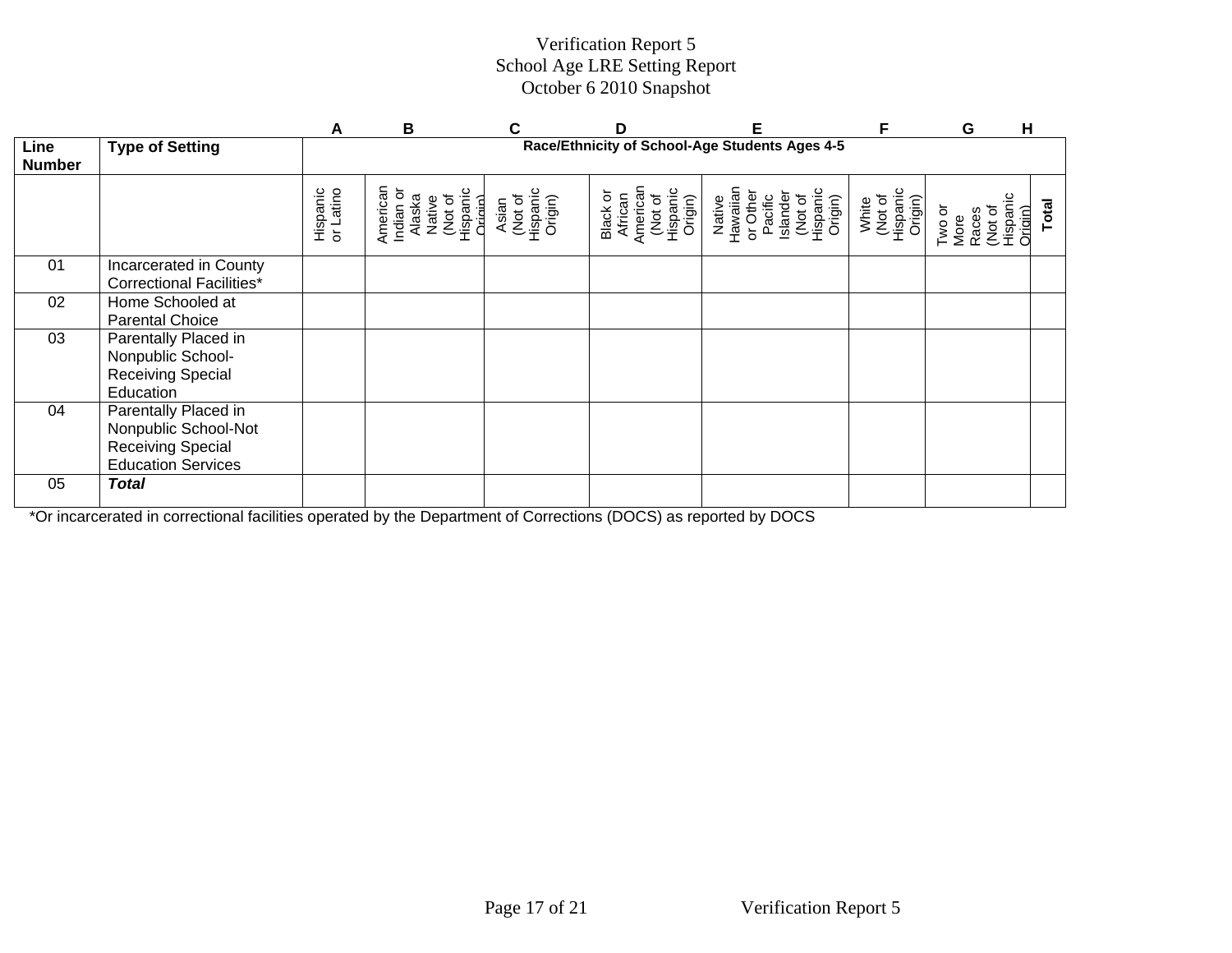## *Report 15B: Report of All School-Age Students with Disabilities Receiving Services on October 6, 2010, According to Race/Ethnicity Category and Type of Placement – Ages 6-21*

This report contains all students in Tables 1, 2 and 3 of Report 14, in Columns B-E (age group 6-21) by race/ethnicity.

**Table 1: In regular school programs in buildings attended by disabled and nondisabled students** 

CSE

05 *Total* 

|                       |                                                                                                                                  | A                     | B                                                                           | С                                       | D                                                                 | E                                                                                       |                                         | G                                               | Н                 |  |  |  |
|-----------------------|----------------------------------------------------------------------------------------------------------------------------------|-----------------------|-----------------------------------------------------------------------------|-----------------------------------------|-------------------------------------------------------------------|-----------------------------------------------------------------------------------------|-----------------------------------------|-------------------------------------------------|-------------------|--|--|--|
| Line<br><b>Number</b> | <b>Type of Setting</b>                                                                                                           |                       | Race/Ethnicity of School-Age Students Ages 6-21                             |                                         |                                                                   |                                                                                         |                                         |                                                 |                   |  |  |  |
|                       |                                                                                                                                  | Hispanic<br>or Latino | American<br>Indian or<br>Alaska<br>(Not of<br>Hispanic<br>Origin)<br>Native | (Not of<br>Hispanic<br>Origin)<br>Asian | American<br>Hispanic<br>Black or<br>African<br>(Not of<br>Origin) | Hawaiian<br>or Other<br>Hispanic<br>Islander<br>(Not of<br>Pacific<br>Origin)<br>Native | (Not of<br>Hispanic<br>Origin)<br>White | Hispanic<br>Notof<br>Two or<br>Races<br>More    | Total<br>Origin ) |  |  |  |
| 01                    | 80% or more                                                                                                                      |                       |                                                                             |                                         |                                                                   |                                                                                         |                                         |                                                 |                   |  |  |  |
| 02                    | 40% to 79%                                                                                                                       |                       |                                                                             |                                         |                                                                   |                                                                                         |                                         |                                                 |                   |  |  |  |
| 03                    | Less than 40%                                                                                                                    |                       |                                                                             |                                         |                                                                   |                                                                                         |                                         |                                                 |                   |  |  |  |
| 04                    | <b>Total</b>                                                                                                                     |                       |                                                                             |                                         |                                                                   |                                                                                         |                                         |                                                 |                   |  |  |  |
|                       | students who are placed on home instruction by the CSE. Students who are home-schooled by parent choice are reported in Table 3. | A                     | В                                                                           | C                                       | D                                                                 |                                                                                         |                                         | G                                               | н                 |  |  |  |
| Line<br><b>Number</b> | <b>Type of Setting</b>                                                                                                           |                       |                                                                             |                                         |                                                                   | Race/Ethnicity of School-Age Students Ages 6-21                                         |                                         |                                                 |                   |  |  |  |
|                       |                                                                                                                                  | Hispanic<br>or Latino | American<br>(Not of<br>Hispanic<br>Origin)<br>Indian or<br>Alaska<br>Native | Asian<br>(Not of<br>Hispanic<br>Origin) | American<br>Hispanic<br>Black or<br>(Not of<br>African<br>Origin) | Hawaiian<br>Hispanic<br>or Other<br>Islander<br>(Not of<br>Pacific<br>Native<br>Origin) | (Not of<br>Hispanic<br>Origin)<br>White | Hispanic<br>(No t of<br>Two or<br>Races<br>More | Total<br>Origin ) |  |  |  |
| 01                    | Separate School                                                                                                                  |                       |                                                                             |                                         |                                                                   |                                                                                         |                                         |                                                 |                   |  |  |  |
| 02                    | <b>Residential Facility</b>                                                                                                      |                       |                                                                             |                                         |                                                                   |                                                                                         |                                         |                                                 |                   |  |  |  |
| 03                    | Hospital (In-patient)                                                                                                            |                       |                                                                             |                                         |                                                                   |                                                                                         |                                         |                                                 |                   |  |  |  |
| 04                    | Home Placement by                                                                                                                |                       |                                                                             |                                         |                                                                   |                                                                                         |                                         |                                                 |                   |  |  |  |

**Table 3: In Other Specific Settings.** School districts do not place students in these settings. Instead, students are in these settings because of court decisions or parental choice.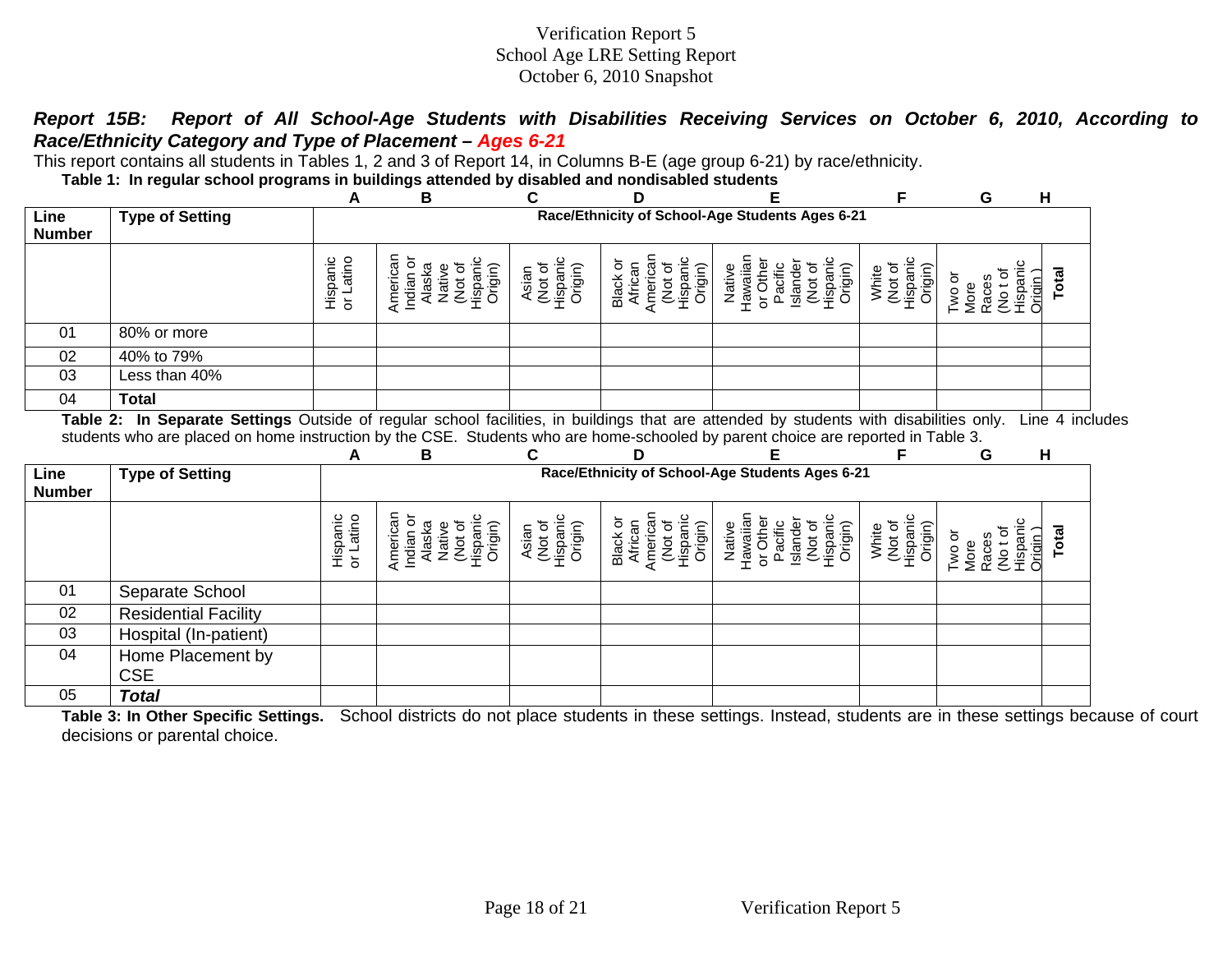|                       |                                                                                                    | A                     | B                                                                          |                                         | D                                                                 | Е                                                                                       | F                                       | G                                                       | H     |  |
|-----------------------|----------------------------------------------------------------------------------------------------|-----------------------|----------------------------------------------------------------------------|-----------------------------------------|-------------------------------------------------------------------|-----------------------------------------------------------------------------------------|-----------------------------------------|---------------------------------------------------------|-------|--|
| Line<br><b>Number</b> | <b>Type of Setting</b>                                                                             |                       | Race/Ethnicity of School-Age Students Ages 6-21                            |                                         |                                                                   |                                                                                         |                                         |                                                         |       |  |
|                       |                                                                                                    | Hispanic<br>or Latino | American<br>Indian or<br>Alaska<br>Native<br>Not of<br>Hispanic<br>Origin) | Asian<br>(Not of<br>Hispanic<br>Origin) | American<br>(Not of<br>Hispanic<br>Origin)<br>Black or<br>African | Hawaiian<br>or Other<br>Pacific<br>Islander<br>(Not of<br>Hispanic<br>Origin)<br>Native | (Not of<br>Hispanic<br>Origin)<br>White | More<br>Races<br>Cot of<br>Hispanic<br>Origin<br>Two or | Total |  |
| 01                    | Incarcerated in County<br><b>Correctional Facilities*</b>                                          |                       |                                                                            |                                         |                                                                   |                                                                                         |                                         |                                                         |       |  |
| 02                    | Home Schooled at Parental<br>Choice                                                                |                       |                                                                            |                                         |                                                                   |                                                                                         |                                         |                                                         |       |  |
| 03                    | Parentally Placed in<br>Nonpublic School-<br>Receiving Special<br>Education                        |                       |                                                                            |                                         |                                                                   |                                                                                         |                                         |                                                         |       |  |
| 04                    | Parentally Placed in<br>Nonpublic School-Not<br>Receiving Special<br><b>Education Services</b>     |                       |                                                                            |                                         |                                                                   |                                                                                         |                                         |                                                         |       |  |
| 05                    | <b>Total</b><br><b><i>Contract Contract</i></b><br>the contract of the contract of the contract of |                       | $\overline{a}$ . The contract of $\overline{a}$                            |                                         |                                                                   |                                                                                         |                                         |                                                         |       |  |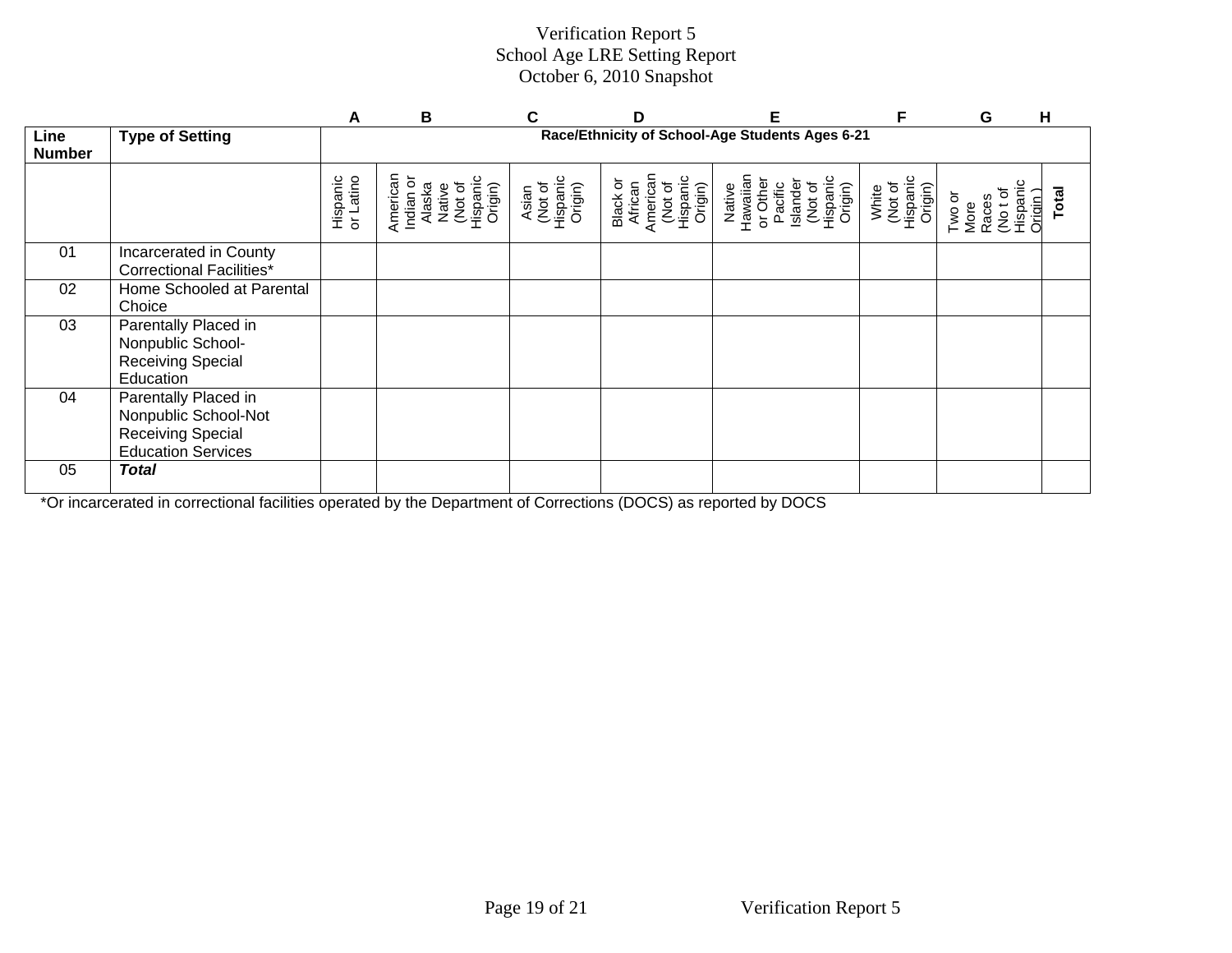# *Report 16A: Report of All School-Age Students with Disabilities Receiving Services on October 6, 2010, According to Gender and Limited English Proficiency (LEP) Status – Ages 4-5*

This report includes all students reported in Tables 1, 2 and 3 in the 4-5 year old age group of Report 14 by gender and limited English proficient status. The Totals (Columns C and F) for each Line in this Report must match the Total (Column A) on each Line of Report 14.

#### **Table 1: In regular school programs in buildings attended by disabled and nondisabled students**  A B C D E F

| Line<br><b>Number</b> | <b>Time INSIDE Regular</b> |      | <b>Gender for Ages 4-5</b> |       |     | <b>Limited English Proficiency (LEP)</b><br><b>Status for Ages 4-5</b><br>No.<br>Total |  |
|-----------------------|----------------------------|------|----------------------------|-------|-----|----------------------------------------------------------------------------------------|--|
|                       | <b>Classroom</b>           | Male | Female                     | Total | Yes |                                                                                        |  |
| 01                    | 80% or more                |      |                            |       |     |                                                                                        |  |
| 02                    | 40% to 79%                 |      |                            |       |     |                                                                                        |  |
| 03                    | Less than 40%              |      |                            |       |     |                                                                                        |  |
| 04                    | Total                      |      |                            |       |     |                                                                                        |  |

**Table 2: In Separate Settings** Outside of regular school facilities, in buildings that are attended by students with disabilities only. Line 4 includes students who are placed on home instruction by the CSE. Students who are home-schooled by parent choice are reported in Table 3.

|               |                             | Α                          | R                          |              |                                          |     |       |  |
|---------------|-----------------------------|----------------------------|----------------------------|--------------|------------------------------------------|-----|-------|--|
| Line          | <b>Type of Setting</b>      | <b>Gender for Ages 4-5</b> |                            |              | <b>Limited English Proficiency (LEP)</b> |     |       |  |
| <b>Number</b> |                             |                            | <b>Status for Ages 4-5</b> |              |                                          |     |       |  |
|               |                             | Male                       | Female                     | <b>Total</b> | Yes                                      | No. | Total |  |
| 01            | Separate School             |                            |                            |              |                                          |     |       |  |
| 02            | <b>Residential Facility</b> |                            |                            |              |                                          |     |       |  |
| 03            | Hospital (In-patient)       |                            |                            |              |                                          |     |       |  |
| 04            | Home Placement by CSE       |                            |                            |              |                                          |     |       |  |
| 05            | Total                       |                            |                            |              |                                          |     |       |  |

**Table 3: In Other Specific Settings.** School districts do not place students in these settings. Instead, students are in these settings because of court decisions or parental choice.

|                              |                                                                                                | Α                          | в      |       |                                                                        | F   |       |
|------------------------------|------------------------------------------------------------------------------------------------|----------------------------|--------|-------|------------------------------------------------------------------------|-----|-------|
| <b>Line</b><br><b>Number</b> | <b>Type of Setting</b>                                                                         | <b>Gender for Ages 4-5</b> |        |       | <b>Limited English Proficiency (LEP)</b><br><b>Status for Ages 4-5</b> |     |       |
|                              |                                                                                                | Male                       | Female | Total | Yes.                                                                   | No. | Total |
| 01                           | Incarcerated in County<br><b>Correctional Facilities*</b>                                      |                            |        |       |                                                                        |     |       |
| 02                           | Home Schooled at Parental<br>Choice                                                            |                            |        |       |                                                                        |     |       |
| 03                           | Parentally Placed in<br>Nonpublic School-Receiving<br><b>Special Education</b>                 |                            |        |       |                                                                        |     |       |
| 04                           | Parentally Placed in<br>Nonpublic School-Not<br><b>Receiving Special Education</b><br>Services |                            |        |       |                                                                        |     |       |
| 05                           | Total                                                                                          |                            |        |       |                                                                        |     |       |